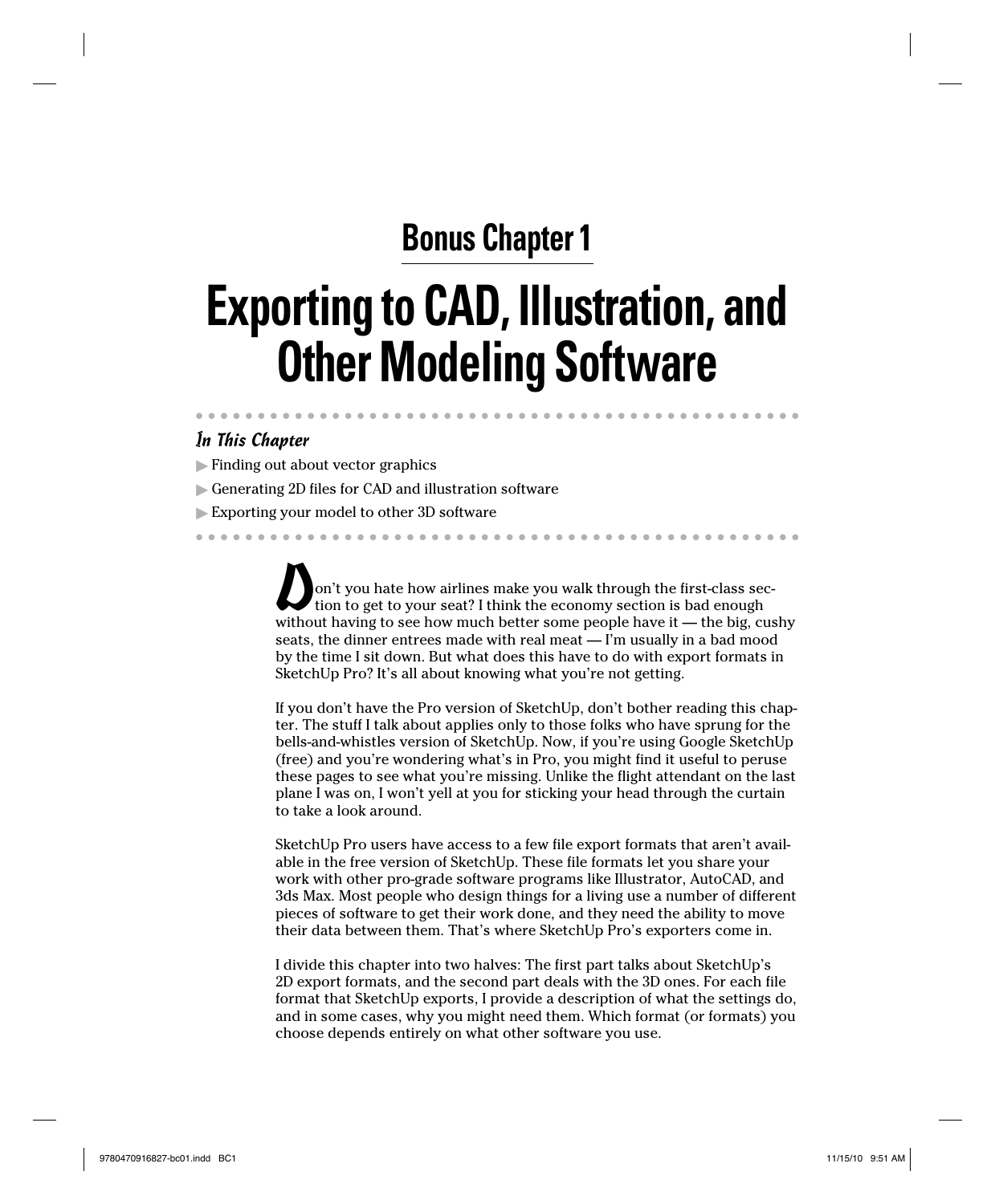# Exporting Drawings in 2D

It's all fine and well to have a 3D model in SketchUp Pro, but most people who design 3D objects (toasters, buildings, or Volvos) eventually need to create 2D views of their designs. Sometimes these views are for presentations, and sometimes you need to import a 2D view into other software programs, where you can continue to work on it. You can use SketchUp Pro's 2D export formats to do both.

# Sizing up the export formats

You can find a lot of other software out there, and luckily, SketchUp Pro provides enough export formats that you can interact with most of it. On the 2D export side, here's a brief rundown on what SketchUp Pro has to offer:

- ✓ **PDF:** Lately, you can't swing a cat (not that I ever would, Mom) without hitting a Portable Document Format file. On top of the fact that almost anyone can read them, PDF files are great for sending information to vector-illustration programs like Adobe Illustrator.
- ✓ **EPS:** Encapsulated PostScript files are what folks *used* to use to transfer vector information, but these days, more and more people use PDFs.
- ✓ **DWG:** This is AutoCAD's native file format, and it's the best one to use for transferring information to that program and other pieces of CAD software. DWG can also contain 3D information, so I talk about it in the second part of this chapter, too.
- ✓ **DXF:** Document Exchange Format is another "flavor" of DWG. Autodesk developed DXF to be the file format that other pieces of software use to transfer data into AutoCAD because they weren't supposed to be able to create DWGs. Trouble is, DWG has been *reverse-engineered* (taken apart, figured out, unlocked, and put back together again), so now most CAD programs can exchange both DXF and DWG files to their hearts' content.
- ✓ **EPIX:** You may have never heard of *Piranesi,* but you should know about it. It's a piece of software that lets you "paint" on top of 2D views of your model, but it's much cooler than that. Anyway, EPIX lets you open 2D views of your SketchUp model in Piranesi, if you have it.

In the sections that follow, I discuss each of the formats in more detail.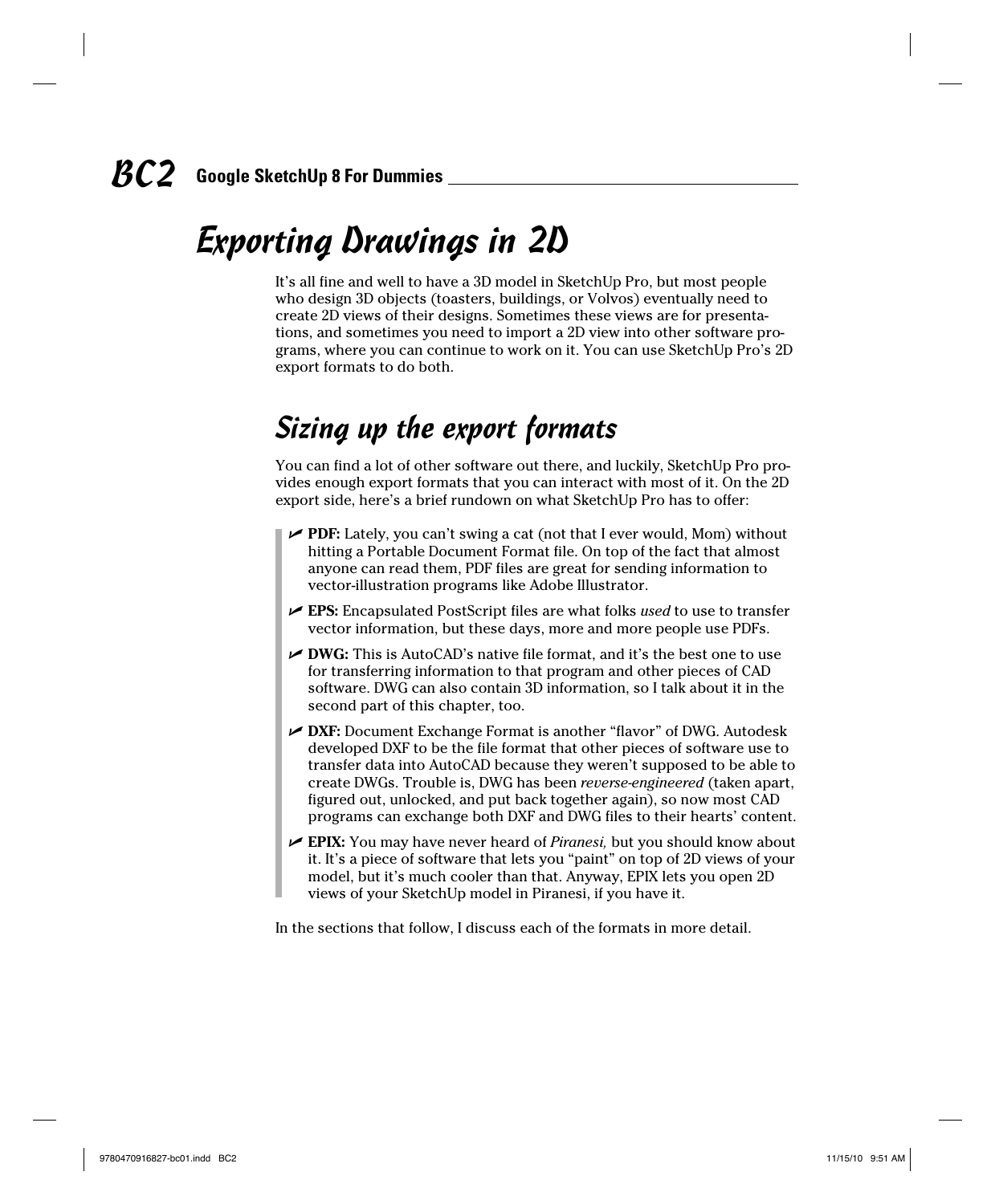# Exporting a 2D drawing

Regardless of which 2D format you choose to export, the procedure is always the same. Follow these steps to export a 2D image from SketchUp Pro:

- **1. Adjust your model view until you have the view you want to export.**
- **2. Choose File**➪**Export**➪**2D Graphic.**

The File Export dialog box opens.

**3. Choose the file format you want to use from the Format drop-down list.**

I describe each format in a fair amount of detail later in this chapter.

- **4. Choose a name and a location on your computer for your exported image.**
- **5. Click the Options button.**

 The Export Options dialog box opens for the file format you chose in Step 3. The options are unique to each file format, so check out the section on the one you're using for details on that particular format.

**6. Adjust the settings in the Export Options dialog box and then click OK.**

The Export Options dialog box closes.

 **7. Click the Export button to export your 2D image file.**

### Getting to know PDF and EPS

Here's what you need to know about these two common *vector* file formats. (Have a look at the sidebar "Vectors: Pictures made of math," later in this chapter, to find out what vectors are all about.)

### Portable Document Format (PDF)

You've probably already heard of PDF files. Back in the old days (a few years ago), it was hard to send someone a digital graphics file because so many kinds were available and the person to whom you were sending the file had to have the right kind of software to open it. If I made a brochure in QuarkXPress and wanted to send it to you to review, you had to have QuarkXPress, too — and chances were, you didn't (QuarkXPress cost \$1,000).

Adobe developed PDF to solve this problem, and it's been wildly successful. Because PDF reader software is already installed on hundreds of millions of computers, anyone can open and view a PDF file created by anyone else. Lots of programs (including SketchUp Pro) can export PDFs, so now there's an easy way for people to share graphics files.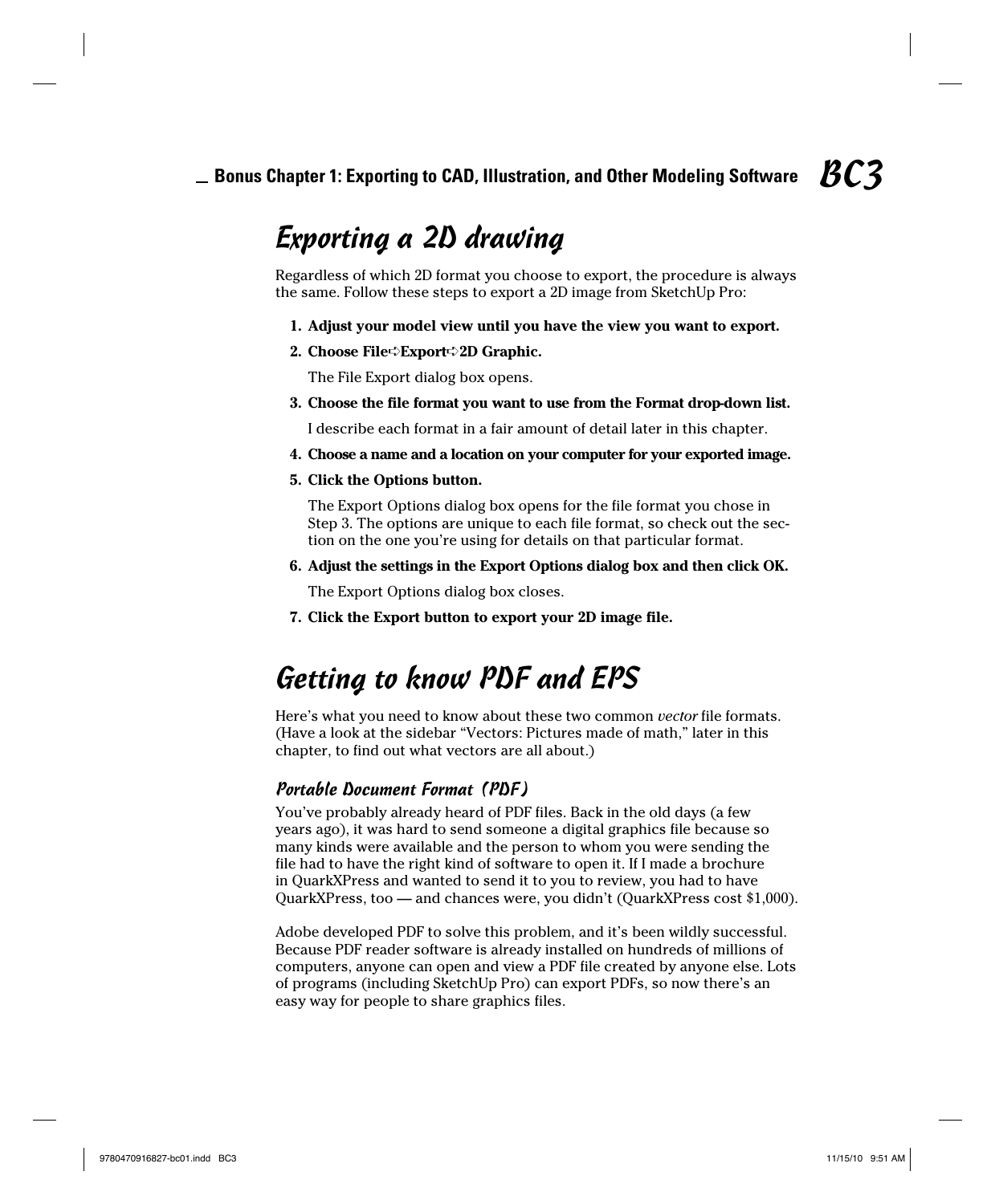Here are some things to consider about PDF and SketchUp:

- ✓ **PDF is universal.** Anyone with Adobe Reader (which is free from Adobe's Web site: www.adobe.com) can open and view a PDF you create with SketchUp. In fact, anyone with a Mac can open a PDF just by double-clicking it; the picture-viewing software that comes with the Mac operating system uses PDF as its native format.
- ✓ **PDF is consistent.** When you send someone a PDF file, you can be 99 percent sure that it will look just like it looks on your computer. The colors, line weights, and text will all stay the same, which is important if you're showing someone a design.
- ✓ **When you need to send a vector graphic file, use PDF unless someone specifically requests an EPS file.** Here's the thing — just about every piece of software I can think of handles PDFs with no problem. If you or someone else needs a vector export from SketchUp, PDF works just about every time.

### Encapsulated PostScript (EPS)

*PostScript* is a computer language that was developed to describe graphical objects. EPS is an *encapsulated* PostScript file, meaning that it's a selfcontained bundle of instructions for a how to draw an image. Before PDFs existed, this was the best way to move vector information. The key here is "before PDFs existed" — nowadays, you don't have much reason to use EPS when you could export a PDF file instead. Here are some things you need to know about the EPS file format:

- ✓ **EPS is complicated.** Without boring you with all the details, EPS files are different depending on what software and what operating system made them. What's more, you won't find any free, commonly used programs that can open them. You need something like Illustrator or a layout program like InDesign, which most people don't have.
- ✓ **Use EPS if your other graphics software is more than a couple versions old.** PDF support has been widely incorporated only in the last few years, so if you use older image-editing, illustration, or layout software, you might need to use EPS.
- ✓ **If someone you're working with insists on EPS, go ahead and send an EPS file.** Some workflows have been designed with EPS files in mind, which is why SketchUp exports EPS in the first place. It's good to know that EPS is there if you need it.

### Navigating the PDF/EPS Options dialog box

Figure BC1-1 shows what this dialog box looks like. Careful — it's ugly. Luckily, it's the same for both PDF and EPS exports so that's something, I guess.

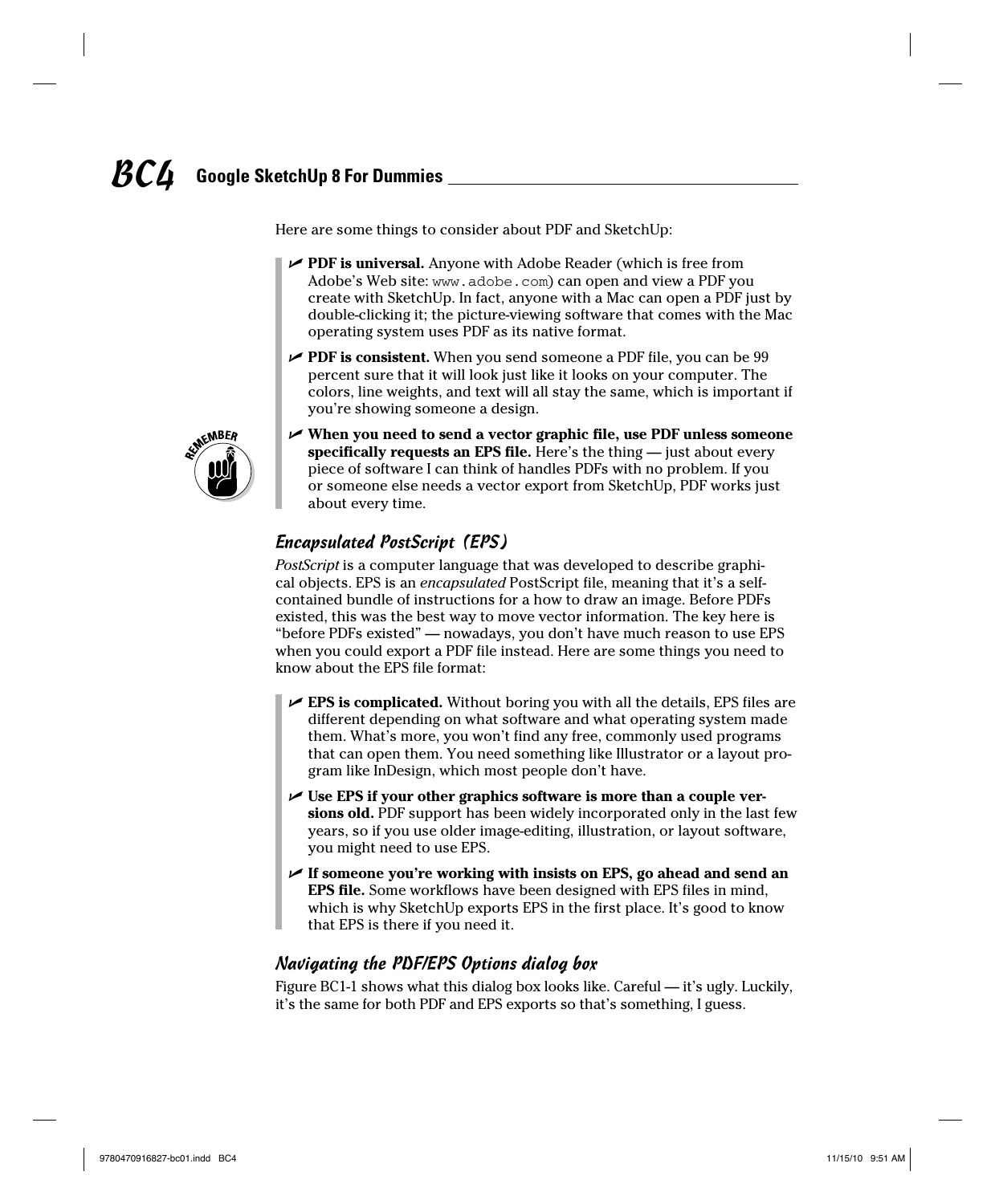### **Vectors: Pictures made of math**

Remembering the location and color of millions of tiny dots isn't the only way that computers save images; it just happens to be the most common. The alternative to raster imaging is vector graphics, or vectors for short. In a vector, lines, shapes, and colors are described by mathematical functions. Before you run screaming off into the distance, it's not as scary as it sounds. You don't need to do any math to create a vector. Your hardware and software do it for you. Here are some things to think about when it comes to vectors:

 ✓ **Vectors don't take up much space.** Imagine a straight line drawn using pixels. To draw the line, your computer has to be told where to put each and every pixel. In a vector image (which doesn't use pixels), a mathematical function is used to tell your computer how to draw that same line. Instead of providing details for every single pixel, only two instructions are needed: the function that defines the line and its color. Of course, actual vector graphics programming is a zillion times more complicated than this, but you get the general idea. Vector files are much smaller than raster files.

 ✓ **Vectors are scalable.** With a raster, you're limited by the number of pixels you have in your image. If you don't have enough, you might not be able to print or otherwise display your image very big. If you have a large number of pixels, your image might look terrific, but your file might be too huge to work with. Because vectors are math-based instructions that tell your software how to draw an image, there's no size limit to how big — or small — your image can be. With the same vector file, you could print your company logo on your business card and on the side of a blimp, and they would both look great. The figure that follows shows what I mean.

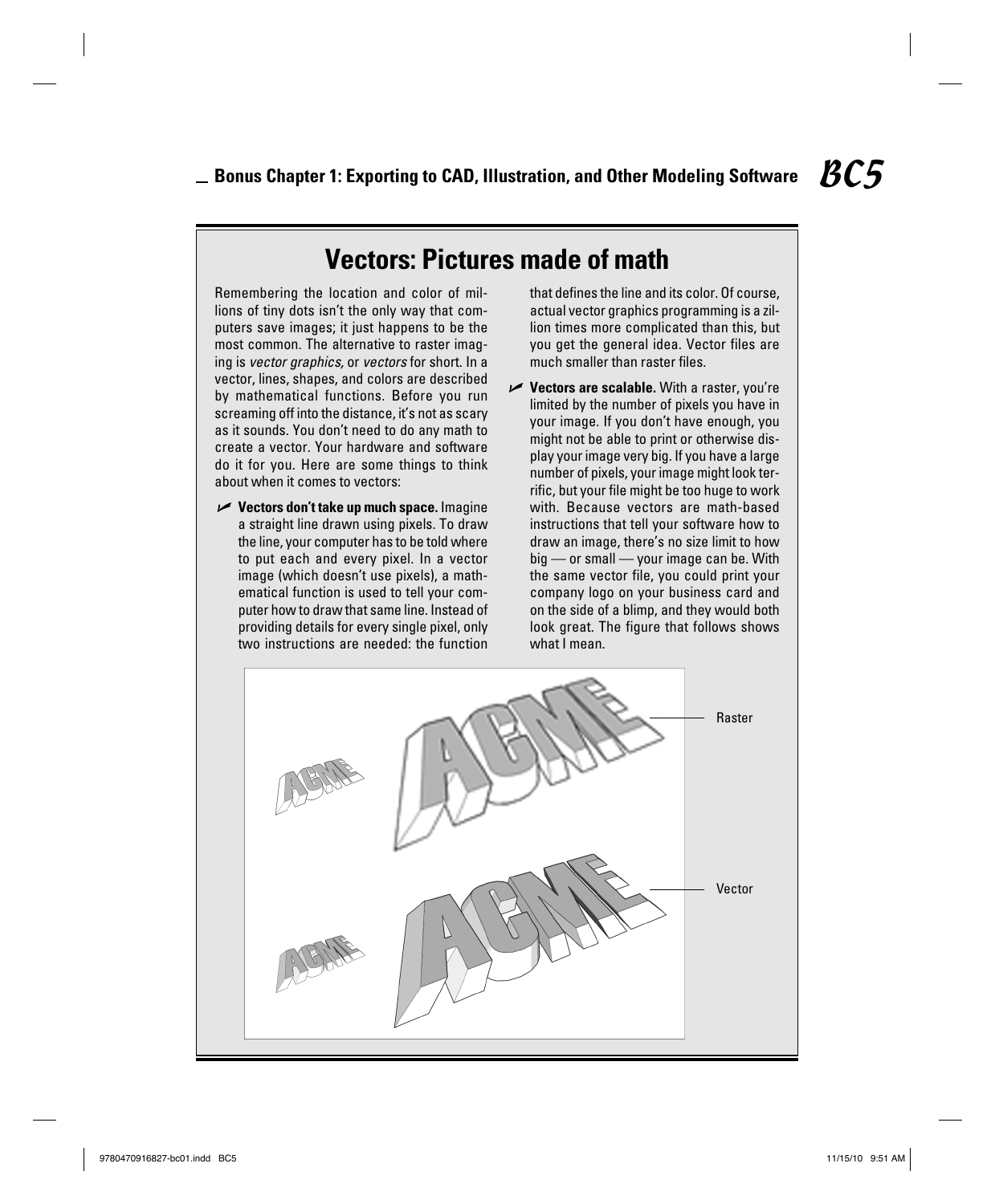### **Setting up for scaled drawings**

To export a scaled drawing from SketchUp Pro, you have to set up your model view properly. It's pretty simple — just follow these steps:

 **1. Before you go anywhere near the 2D Graphic dialog box, switch from Perspective to Parallel Projection view.**

Do so by choosing Camera <sup>→</sup>Parallel Projection. In case you're wondering, it's impossible to make a scaled perspective view — drawings just don't work that way.

 **2. Switch to one of the standard views.**

 Choose Camera➪Standard and pick a view from the submenu to see a straight-on top, side, or other view of your model.

 **3. Use the Pan and Zoom tools to make sure that you can see everything you want to export.**

 Whatever you do, don't orbit! If you do, you can always repeat Step 2.



 $\epsilon_{\rm ph}$  S $\eta_{\rm ph}$  In Windows, the name of this dialog box, as written in its title bar, is PDF (or EPS) Hidden Line Options, but that makes no sense. I think it's probably a remnant from when SketchUp could only export vectors in the Hidden Line Face style, but those days are over. The folks who make SketchUp are sharp as tacks, but everybody makes mistakes sometimes.

|                    | 区<br>Portable Document Format (PDF) Hidden Line Options                                |                                                      |
|--------------------|----------------------------------------------------------------------------------------|------------------------------------------------------|
|                    | Drawing Size                                                                           |                                                      |
|                    | $\Box$ Full Scale (1 : 1)                                                              |                                                      |
|                    | Scale<br>Size                                                                          |                                                      |
|                    | 8.3333<br>Inches<br>Width<br>Feet<br>In hidden line output<br>$\overline{\phantom{a}}$ |                                                      |
|                    | 4.6712<br>Feet<br>0.8887<br>Feet<br>In SketchUp<br>$\overline{\phantom{a}}$<br>Height  |                                                      |
|                    | Profile Lines                                                                          | <b>Export Options</b>                                |
|                    | $\overline{\mathbf{v}}$ Show profiles                                                  | <b>Image Size</b>                                    |
| <b>Figure</b>      | Match screen display (auto width)<br>0.1566<br>Inches<br>$-$                           | Match View Size                                      |
| <b>BC1-1:</b>      | Section Lines                                                                          |                                                      |
| The PDF/           | M Specify section line width                                                           | Width: 7 3/4"<br>}{                                  |
|                    | 0.1566<br>$Inches$ $\blacktriangledown$<br>Match screen display (auto width)           | Height: 5 5/8"                                       |
| <b>EPS Options</b> |                                                                                        | Image Scale.                                         |
| dialog             | <b>Extension Lines</b>                                                                 | 1"                                                   |
| box for            | $\Gamma$ Extend edges                                                                  | In Image                                             |
|                    | Match screen display (auto length)<br>Feet<br>$\vert \vert \vert$                      | 95/16"<br>In Model                                   |
| Windows            |                                                                                        | Line Quality.                                        |
| (left) and         | $\overline{\blacktriangledown}$ Always prompt for hidden line options                  | $\blacktriangleright$ points<br>0.50<br>Line Weight: |
| the Mac.           | Map Windows fonts to PDF base fonts                                                    |                                                      |
|                    | Defaults<br>OK<br>Cancel                                                               | Cancel<br>OK                                         |

#### Drawing (Image) Size

Use these settings to control the physical dimensions of your exported image. If you want to produce a PDF that's a particular size, do so here. You have these options: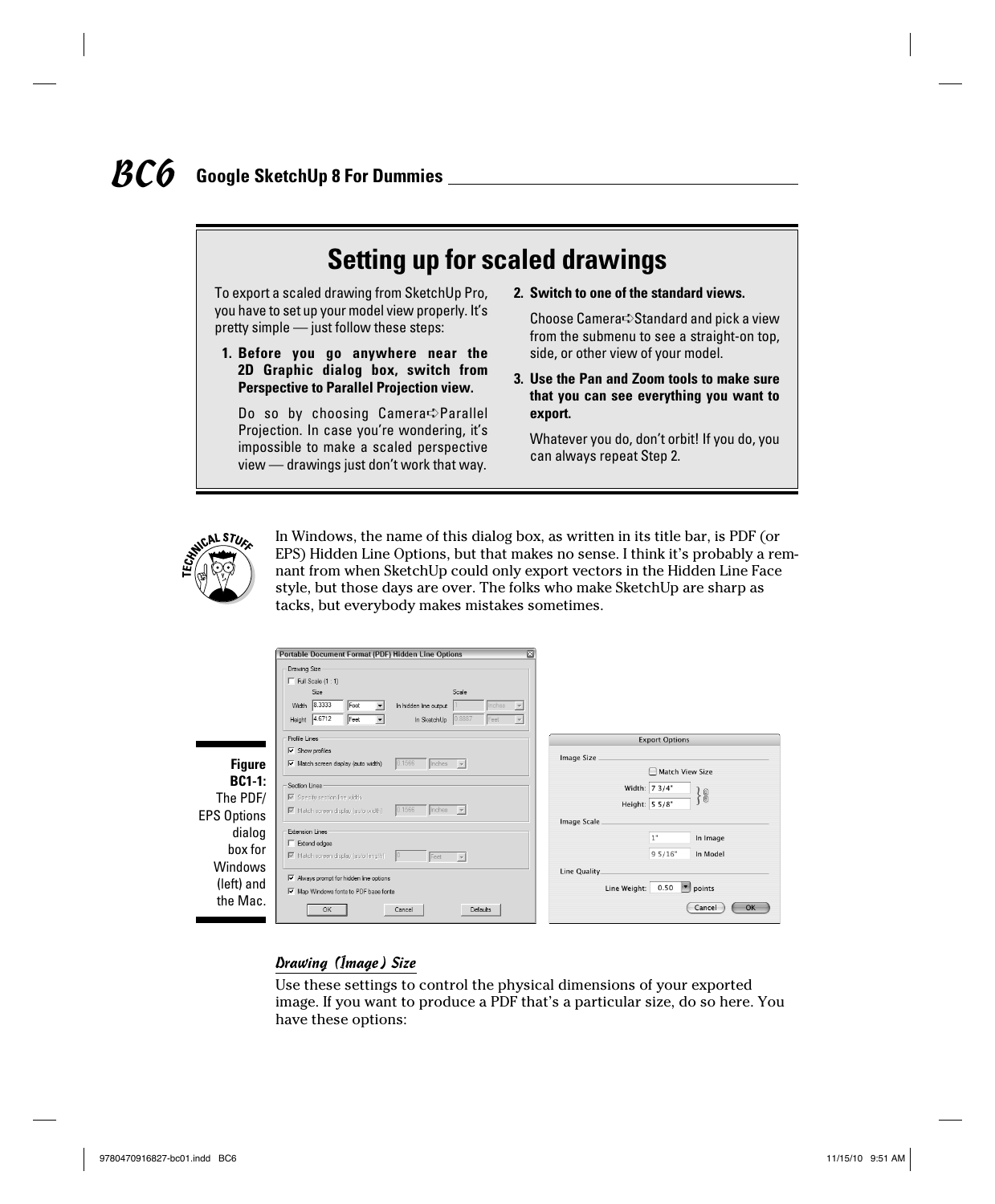### $\sim$  Bonus Chapter 1: Exporting to CAD, Illustration, and Other Modeling Software  $\,$  **BC**  $7$

 ✓ **Width and Height:** These controls tell SketchUp how big you want your exported image to be. Because the proportions of your image will be the same as those of your modeling window, you can enter a width or a height, but not both.

 If you're on a Mac, you can click the Maintain Aspect Ratio button (it looks like a chain). Doing so allows you to enter both width and height, which is useful for exporting to common document sizes like letter and tabloid.

- ✓ **Match View Size:** (Mac only) Sometimes certain features just don't work; it's not even worth explaining what the Match View Size check box is supposed to do. *Always* leave Match View Size deselected — that's all you need to know.
- ✓ **Full Scale (1:1):** (Windows only) Selecting this check box tells SketchUp to export a drawing that's the same size as your model. You can use this option if you want a full-scale image of something relatively small, such as a teapot or a piggy bank. If you end up using Full Scale, remember to follow Steps 1–3 in the nearby sidebar, "Setting up for scaled drawings," to make sure that your drawing exports the way you want it to.

#### Drawing (Image) Scale

Perhaps you're designing a deck for your neighbor's house and you want to export a scaled PDF file so that the lumberyard can take measurements right off the printed drawing. You want your drawing scale to be  $\frac{1}{8}$  inch = 1 foot, and this is how to specify that:

- **1. Enter** 1" **into the In Hidden Line Output (In Image) box.**
- **2. Enter** 8' **into the In SketchUp (In Model) box.**



 If you want to export a scaled drawing from SketchUp Pro, you have to set up your model view a certain way. See the nearby sidebar, "Setting up for scaled drawings," for details. If you're not set up properly, the Scale controls are grayed out.



 I should probably point out that you can choose to set the Drawing (Image) Size or Scale, but not both. You can't, for instance, tell SketchUp to export a 1 ⁄8-inch drawing as an 81 ⁄2-x-11-inch PDF file.

 If you have SketchUp Pro 8, you also have a terrific companion app you can (and should) use: LayOut's main purpose in life is to make it easier to produce scaled PDFs from your 3D models. Before you slog through the process of exporting a PDF from SketchUp, you owe it to yourself to spend a couple minutes thumbing through Chapter 14 of this book.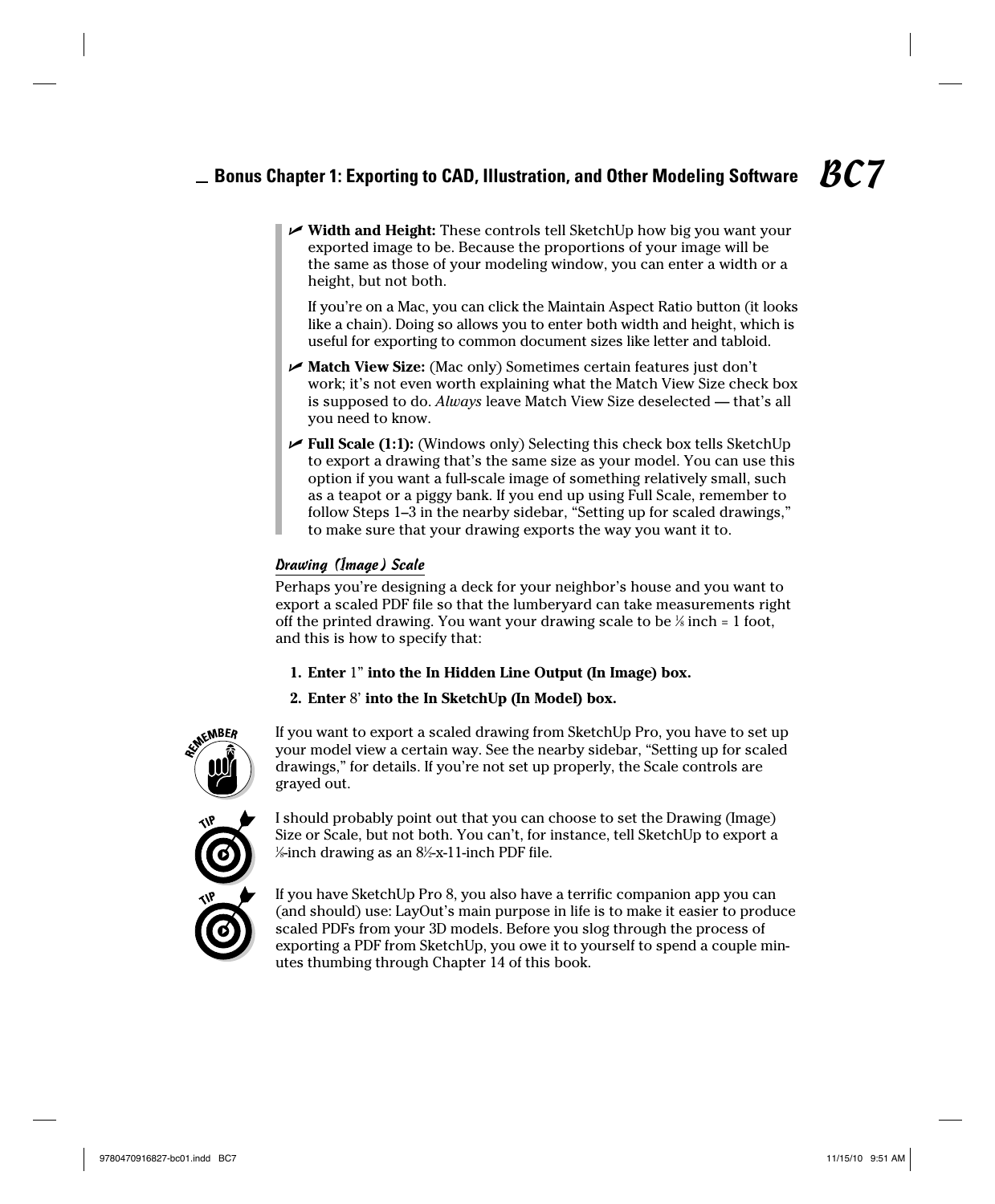### **What you see isn't always what you get**

With a vector image's ability to scale without losing detail and their (relatively) tiny file sizes, vector images seem like a panacea, but unfortunately, there's more to the story. Whereas exported raster images look just like they do onscreen, vector images don't. Most of SketchUp's spiffy graphic effects can't be exported as vector information. Here's a list of what you give up with PDF and EPS:

- ✓ Photo textures and transparency on faces
- $\triangleright$  Edge effects like depth cue, endpoints, and jitter
- ✓ NPR (Sketchy Edges) styles
- $\triangleright$  Shadows and fog
- $\triangleright$  Background, ground, and sky colors
- ✓ Watermarks

#### Profile Lines (Windows only)

I don't think profiles end up exporting very well to PDF and EPS, so I only use this option if I'm going to tweak my image in a vector drawing program like Illustrator or FreeHand. You have the following options:

- ✓ **Show Profiles:** Select this check box to export profile lines in your image, assuming that you're using them in your model.
- ✓ **Match Screen Display (Auto Width):** Selecting this check box tells SketchUp to make the exported profiles look as thick, relative to other edges, as they do in your modeling window. If this check box isn't selected, you can type a line width (thickness).

#### Section Lines (Windows only)

If you have section cut lines in your model view, these options become available:

- ✓ **Specify Section Line Width:** I'm not entirely sure why this option even exists because *not* selecting it is the same as choosing Match Screen Display (see the next point). Software's funny sometimes.
- ✓ **Match Screen Display (Auto Width):** Select this check box to export section cut lines that look like they do on your screen. If you have another thickness in mind, don't select this check box; just enter a width right beside it.

#### Extension Lines (Windows only)

As the only edge-rendering effect (besides profiles) that SketchUp can export to PDF and EPS, extensions are pretty special; this is where you control them. You have the following options: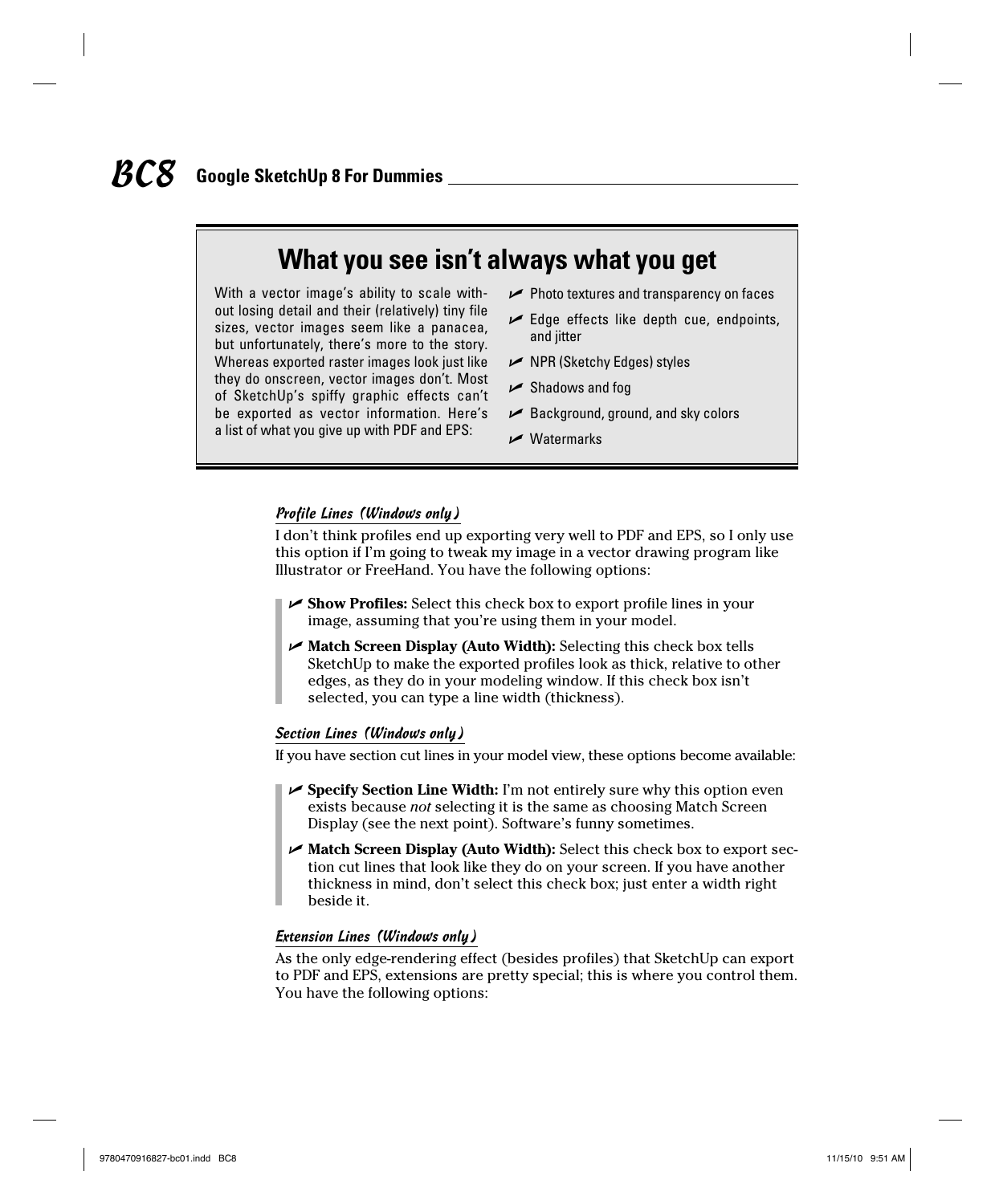- ✓ **Extend Edges:** Even if you have edge extensions turned on in your model, you can choose not to export them by deselecting this check box.
- ✓ **Match Screen Display (Auto Length):** Select this check box to let SketchUp make your extensions look like they do on your computer screen. To put in a custom length, type one into the box on the right.

#### Line Quality (Mac only)



 Whereas Windows users get to be very specific if they want to, Mac users have only one point of control over exported line thickness, or weight. For very detailed models, knock the Line Weight setting down to 0.5 or 0.75 points; otherwise, leave it at 1.00 and see whether you like it. This setting depends on the complexity of your model and your personal taste.

#### Other Windows-only controls

You have a couple other options in this dialog box; both can be very helpful:

- ✓ **Always Prompt for Hidden Line Options:** Do yourself a favor and select this check box; it never hurts to look over your options before you do an export.
- ✓ **Map Windows Fonts to PDF Base Fonts:** Even though PDF almost always preserves the original appearance of your image, fonts are tricky. For this reason, the PDF file format comes with a set of "safe" fonts that will work on any computer, anywhere. Choosing this option tells SketchUp to *map* — or substitute — PDF-safe fonts for the ones in your SketchUp file. Unless you're really in love with the fonts you originally chose, it's not a bad idea to select this check box. Better safe than sorry.

### Coming to terms with DXF and DWG (in 2D)

What can you say about these file formats? When it comes to CAD, DXF and DWG are the 800-pound gorillas; they're also the only 2D CAD formats that SketchUp can export. Just about every CAD program in existence can do *something* with either DXF or DWG, so your bases should be covered, no matter what you're using. Here are some things to keep in mind:



✓ **DWG is more capable than DXF.** Because the former is AutoCAD's *native* (private) file format and DXF was developed by Autodesk to be an *exchange* (public) file format, DWG has more bells and whistles. For exporting 2D drawings from SketchUp to use in other CAD applications, using DWG usually yields better results.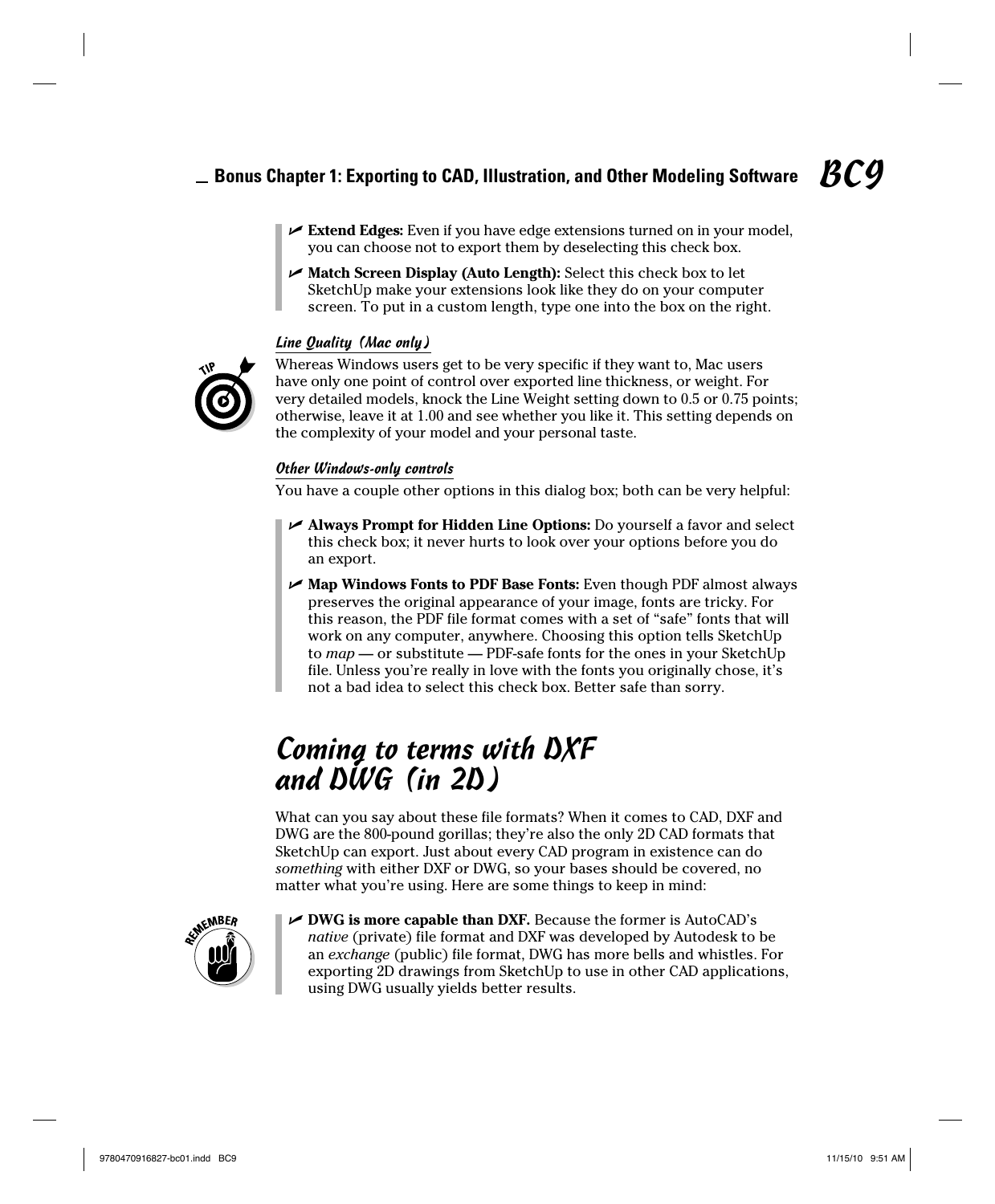- ✓ **Don't be afraid to experiment.** I say this a couple more times in this chapter. Data export from *any* program is kind of a hit-or-miss endeavor, and you never know what you're going to get until you try. Whenever I send my information from one piece of software to another, I leave myself an extra hour for troubleshooting. I fiddle with settings until things work.
- ✓ **Don't get confused by all the version numbers.** Which version of DWG or DXF you decide to export depends on what CAD software you use. In general, it's a good idea to use the most recent version available, which is DWG/DXF 2010 in SketchUp Pro 8. As long as your CAD program isn't older than that, you should be fine. If it is, try exporting an earlier version.



 This is a chapter about exporting and not importing, but I thought I'd slip this in anyway: The most recent version of DXF or DWG that SketchUp Pro 8 can *import* is 2010. If you're working in AutoCAD 2011, save your file as version 2010 (or older) to bring it into SketchUp.

Take a gander at Figure BC1-2; this is what the DWG/DXF Hidden Line Options dialog box look like, which contains your export options. Blessedly, the options are the same for both DWG and DXF, so the following explanation (the figure and the text), does double duty.

|                                                          | <b>DWG/DXF Hidden Line Options</b>                                                                                                                                                        | × |
|----------------------------------------------------------|-------------------------------------------------------------------------------------------------------------------------------------------------------------------------------------------|---|
|                                                          | Drawing Scale & Size<br>AutoCAD Version<br>C Release 12<br>$\overline{\vee}$ Full Scale $(1:1)$                                                                                           |   |
|                                                          | C Release 13<br>qυ<br>In Drawing<br>C Release 14<br>1<br>In Model<br>C AutoCAD 2000<br>C AutoCAD 2004<br>43' 8 1/8"<br>Width<br>C AutoCAD 2007<br>26' 11 3/4"<br>Height<br>C AutoCAD 2010 |   |
|                                                          | Profile Lines<br>Export G None<br>411<br>Width<br>Polylines with width<br>n.<br>C. Wide line entities<br><b>▽</b> Automatic<br>$\nabla$ Separate on a layer                               |   |
|                                                          | Section Lines<br>Export C None<br>19/16"<br>Width<br>C Polvlines with width<br>C Wide line entities<br><b>▽</b> Automatic<br>$\overline{\nabla}$ Separate on a layer                      |   |
| <b>Figure</b><br><b>BC1-2:</b><br>The DWG/<br>DXF Hidden | <b>Extension Lines</b><br>HU.<br>Length<br>$\nabla$ Show extensions<br>$\nabla$ Automatic                                                                                                 |   |
| Line Options<br>dialog box.                              | Always Prompt for Hidden Line Options<br>Cancel<br>Defaults<br>ΠK                                                                                                                         |   |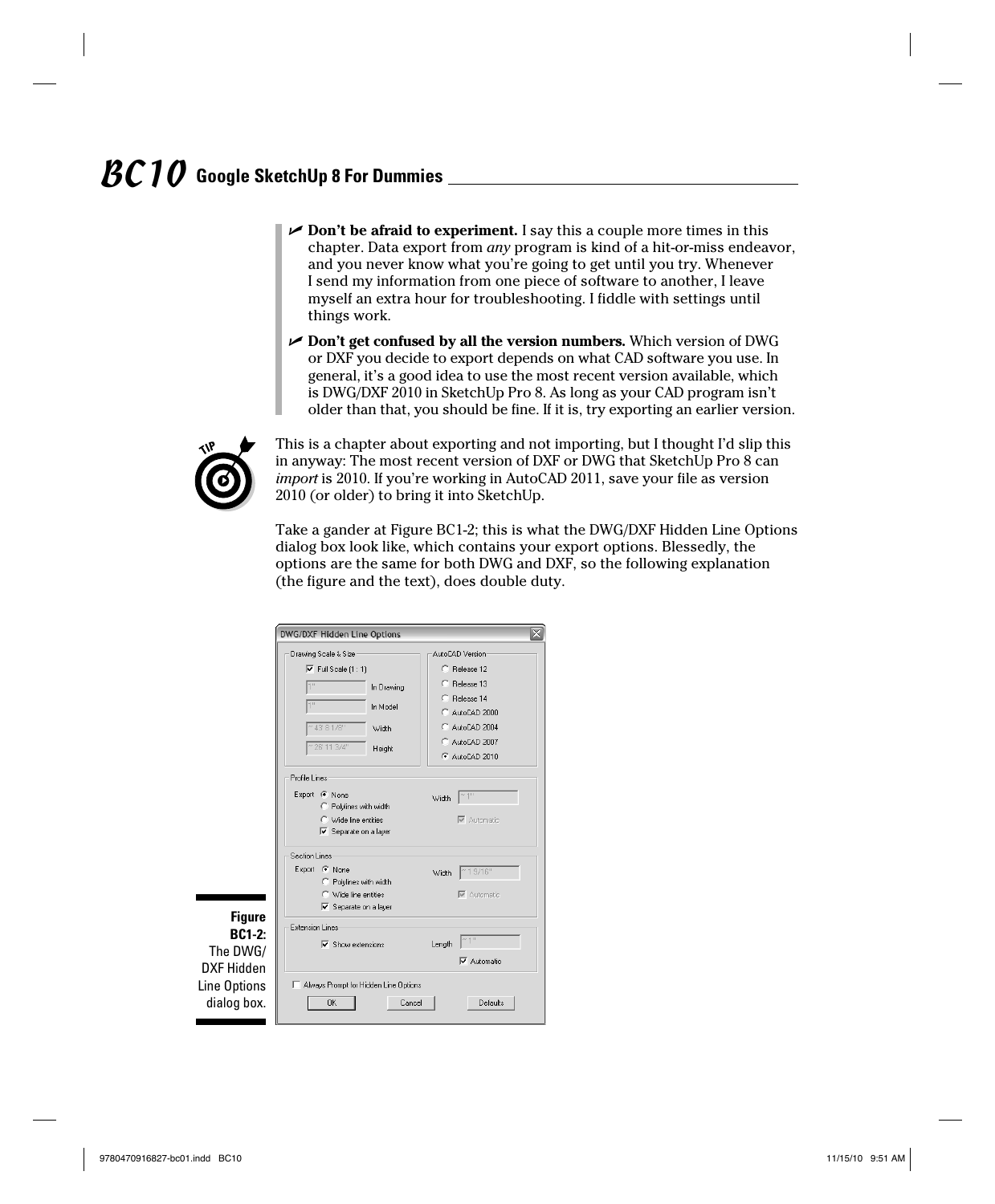### $\_$  Bonus Chapter 1: Exporting to CAD, Illustration, and Other Modeling Software  $\bm{\mathcal{BC}}$  1  $\bm{\mathcal{I}}$

#### Drawing scale and size

These settings let you control the final physical size of your exported drawing. If you're in Parallel Projection view, you can assign a scale; if you're in Perspective view, scale doesn't apply. You have the following options:

 ✓ **Full Scale (1:1):** Most people use SketchUp Pro's DXF/DWG Export feature to produce nonperspectival, orthographic views of their models that they can use in their CAD programs. If that's what you're trying to do, select this check box; it makes opening your exported file in another program that much easier.

 To export a scaled view of your model, you need to set up things properly in your modeling window before you begin the export process. You need to be in Parallel Projection view, and you have to use one of the standard views from the Camera menu. I talk all about this in the sidebar "Setting up for scaled drawings," earlier in this chapter. Keep in mind that unless you're set up properly, this option is grayed out.

- ✓ **In Drawing and In Model:** If you're exporting a scaled drawing and you haven't chosen the Full Scale option (see the preceding point), you can set your drawing's scale using these controls. If you're not set up to export at scale, these settings aren't available. As an example, for a drawing at  $\frac{1}{6}$ -inch scale, do the following:
	- Enter **1"** in the In Drawing box.
	- Enter **16'** in the In Model box.
- ✓ **Width and Height:** You can use these settings to determine the dimensions of your exported drawing, as long as you're not printing to scale.

#### Profile lines

This is where you control how profile lines in your SketchUp model view are exported. You have the following options:

- ✓ **None:** Exports profiles the same thickness as all your other edges.
- ✓ **Polylines with Width:** Exports profiles as polylines, which are a different kind of line object in CAD programs.
- ✓ **Wide Line Entities:** Exports profiles as thicker lines.
- ✓ **Width:** You can enter your own line thickness for exported profiles, or you can select the Automatic check box to tell SketchUp to match what you see in your modeling window.
- ✓ **Separate on a Layer:** Puts your profiles on a separate layer in the exported file. This is handy for being able to quickly select all your profiles and give them a line weight when you open your exported file in a CAD program.

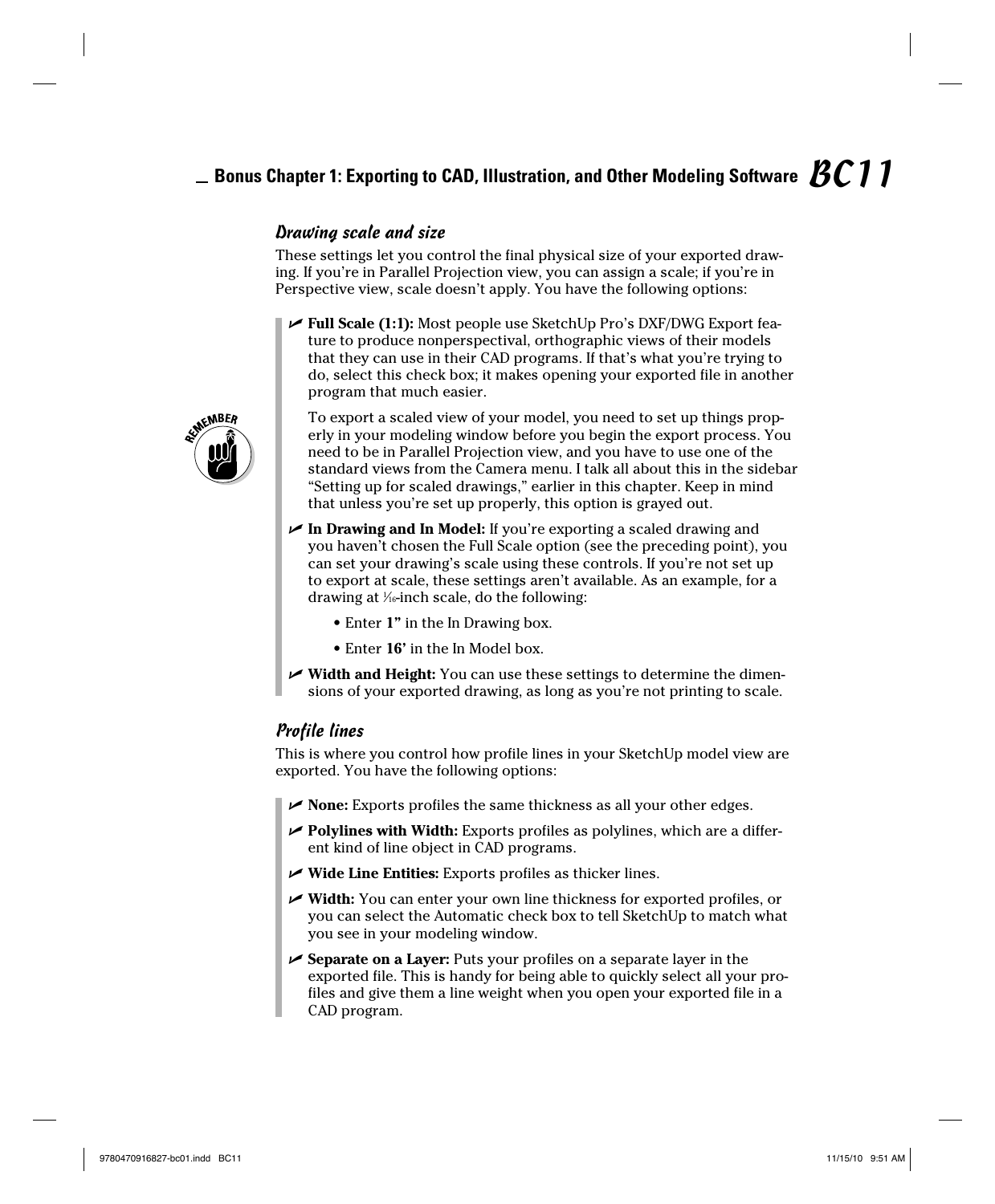### **It slices, it dices . . .**

SketchUp's Section Plane tool is pretty neat. If you don't know much about it, check out Chapter 10. If you have a section cut in your model that you want to export to a CAD program, you're in luck; just follow these steps:

- **1. Make sure that the section cut you want to export is active.**
- **2. Choose File**➪**Export**➪**Section Slice.**
- **3. Click the Options button to open the Section Slice Export Options dialog box.**
- **4. Set the export options the way you want them and then click OK.**
- **5. Click the Export button.**

The most important part of the Export Options dialog box is right at the top: You need to choose either True Section or Screen Projection. Have a look at the following figure to see what happens when you choose each. Chances are you want to pick True Section; it yields the most useful information. The top image is a screen shot of my modeling window in SketchUp. The lower-left image shows what a file export as a true section looks like in AutoCAD. The lowerright image is an AutoCAD view of the same file exported as a screen projection. For a description of the controls in the rest of this dialog box, see the section "Coming to terms with DXF and DWG (in 2D)," earlier in this chapter.



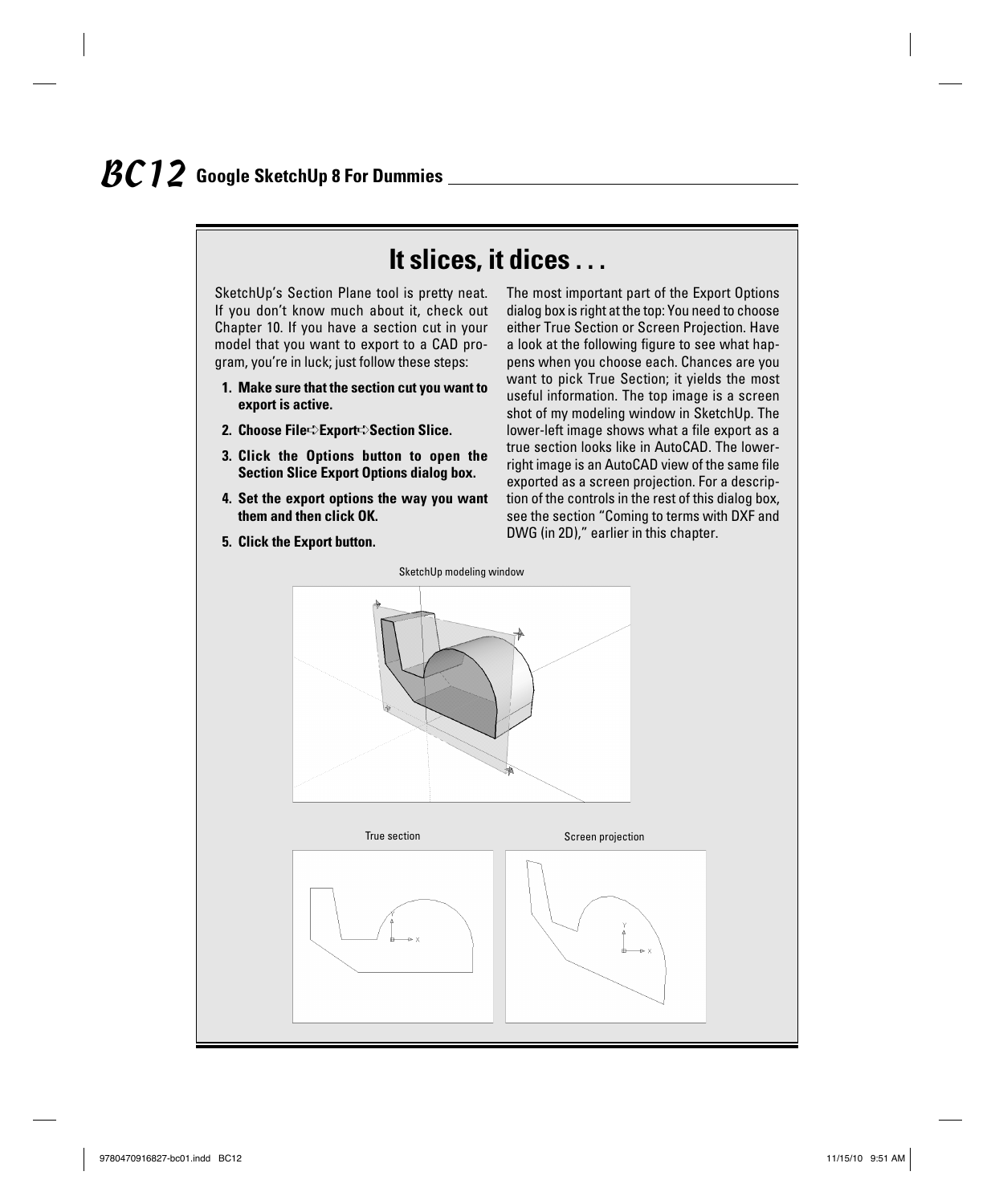### $\_$  Bonus Chapter 1: Exporting to CAD, Illustration, and Other Modeling Software  $\bm{\mathcal{BC}}$  1  $\bm{\mathsf{3}}$

#### Section lines

Section lines occur where section planes create section cuts in your model. Traditionally, these lines are thick, which is why SketchUp gives you special control over how they export. The options in this section are identical to those for exporting section lines in the PDF/EPS Export Options dialog box. Have a look at the section "Section Lines (Windows only)," earlier in this chapter, for information on what everything in this part of the dialog box means.

#### Extension lines

*Extensions* are the little line overruns you can choose to display in the Styles dialog box. If you want to include them in your exported file, you can. Just select the Show Extensions check box, and then either enter a length or select the Automatic check box to let SketchUp try to match how they look on your screen. Just so you know, extension lines are exported as lots and lots of tiny, individual edge segments.



 If you use the Windows version of SketchUp, you have an extra option in this dialog box: Always Prompt for Hidden Line Options. This just means "Do you always want to see this dialog box when you export to DXF or DWG?" Selecting this check box reminds you to look at these settings every time you export, so I'd go ahead and do it.

### Peeking at EPIX

You only need to use the EPIX file format if you're using Piranesi, a great artistic rendering program that you can buy. Basically, EPIX is kind of a hybrid, strange-o raster format that keeps track of pixels, just like other raster formats. But it also remembers another piece of information: the *depth* of each pixel in your scene. If you have a tree in the foreground, the pixels that make up that tree "know" they're, say, three feet away. Cool stuff, to be sure.

Figure BC1-3 shows the Export Epx Options dialog box in living, um, black and white. (*Note:* Epx and EPIX are the same thing.) Here's what all the doohickeys do:

- ✓ **Image Size:** This part of the Export Epx Options dialog box is just like the Export Options dialog boxes you use for exporting 2D raster images (such as JPEG, TIFF, and PNG). I give a full rundown on what everything means, and how to set things up properly, in Chapter 13.
- ✓ **Export Edges check box:** Choose this option to export the edge-rendering settings you currently have applied to your model.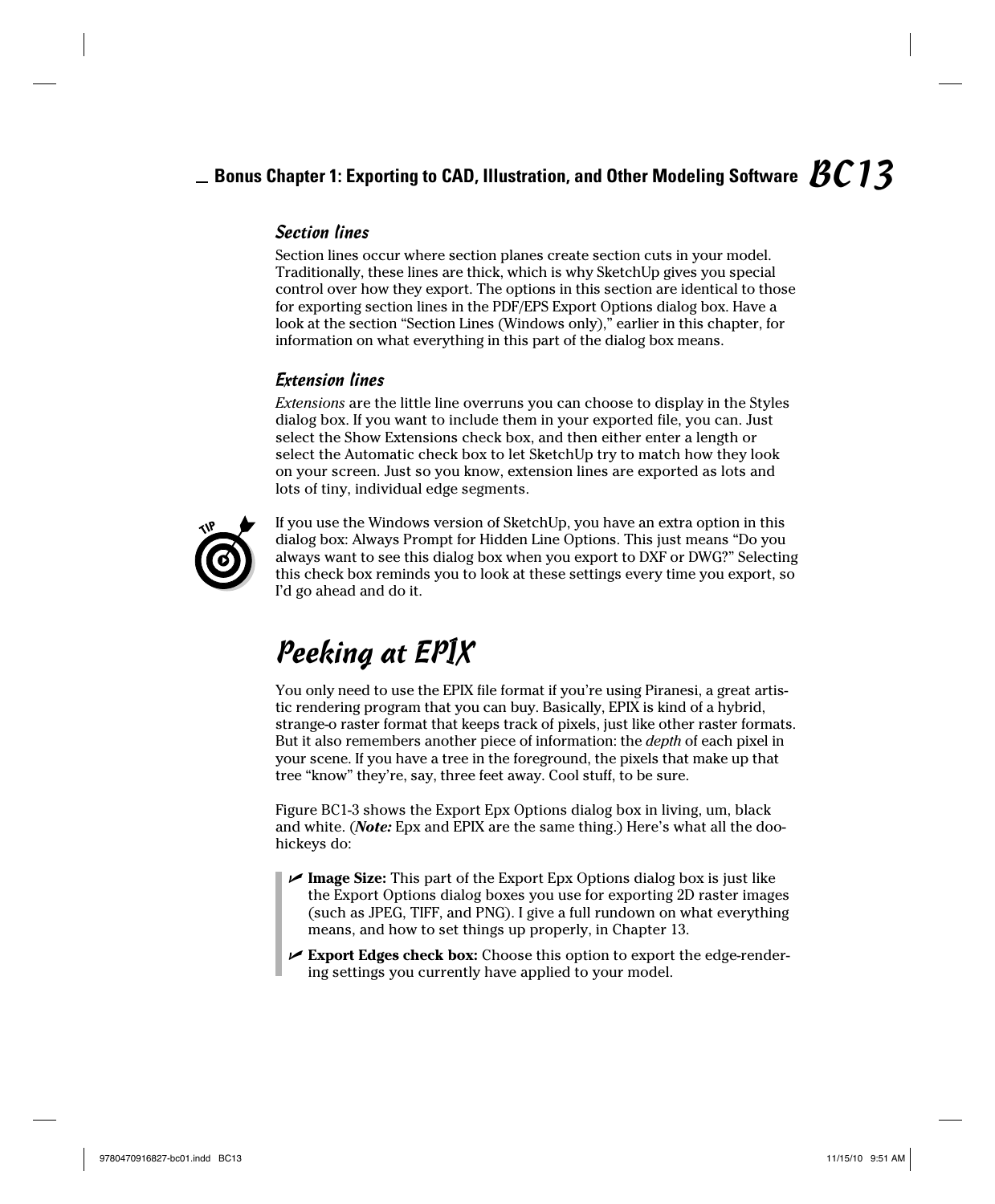- ✓ **Export Textures check box:** Piranesi can do some pretty terrific things with the textures you apply in SketchUp; select this check box to export those textures as part of your EPIX file. *Note:* You need to have a style applied to your model that displays textures for those textures to be exported properly.
- ✓ **Export Ground Plane check box:** Exports a ground plane in your model view, regardless of whether a ground plane is in your currently applied style.

|                    | ß<br><b>Export Epx Options</b>          |  |  |
|--------------------|-----------------------------------------|--|--|
|                    | Image Size                              |  |  |
|                    | Use view size                           |  |  |
|                    | 2000<br>Width:<br>pixels                |  |  |
|                    | 1121<br>pixels<br>Height:               |  |  |
| <b>Figure</b>      | 20800 KB<br>Approximate file size:      |  |  |
| <b>BC1-3:</b>      | <b>FPIX</b>                             |  |  |
| The Export         | Export edges                            |  |  |
|                    | $\overline{\mathbf{v}}$ Export textures |  |  |
| <b>Epx Options</b> | Export ground plane                     |  |  |
| dialog box.        | OK<br>Cancel                            |  |  |

# Exporting 3D Data for Other Software

To be perfectly frank, I've been dreading writing this part of this book since I started. The process of exporting 3D data from *any* program to *any* program is fraught with equal parts mystery and despair. There are so many pieces of software, with so many versions, and so many different file types that finding a step-by-step recipe for success is practically impossible. The simple truth is that 3D file export from SketchUp Pro is about 50 percent knowing where to start and 90 percent trial and error after that.

### Gathering your marbles (So that you don't lose them later)

I focus on the "knowing where to start" part. First, I provide a list of 3D file types that you can export with SketchUp Pro — I hope you can use it to make some decisions about which format you should use. Second, I lay out a general procedure for how to export a 3D model from SketchUp Pro.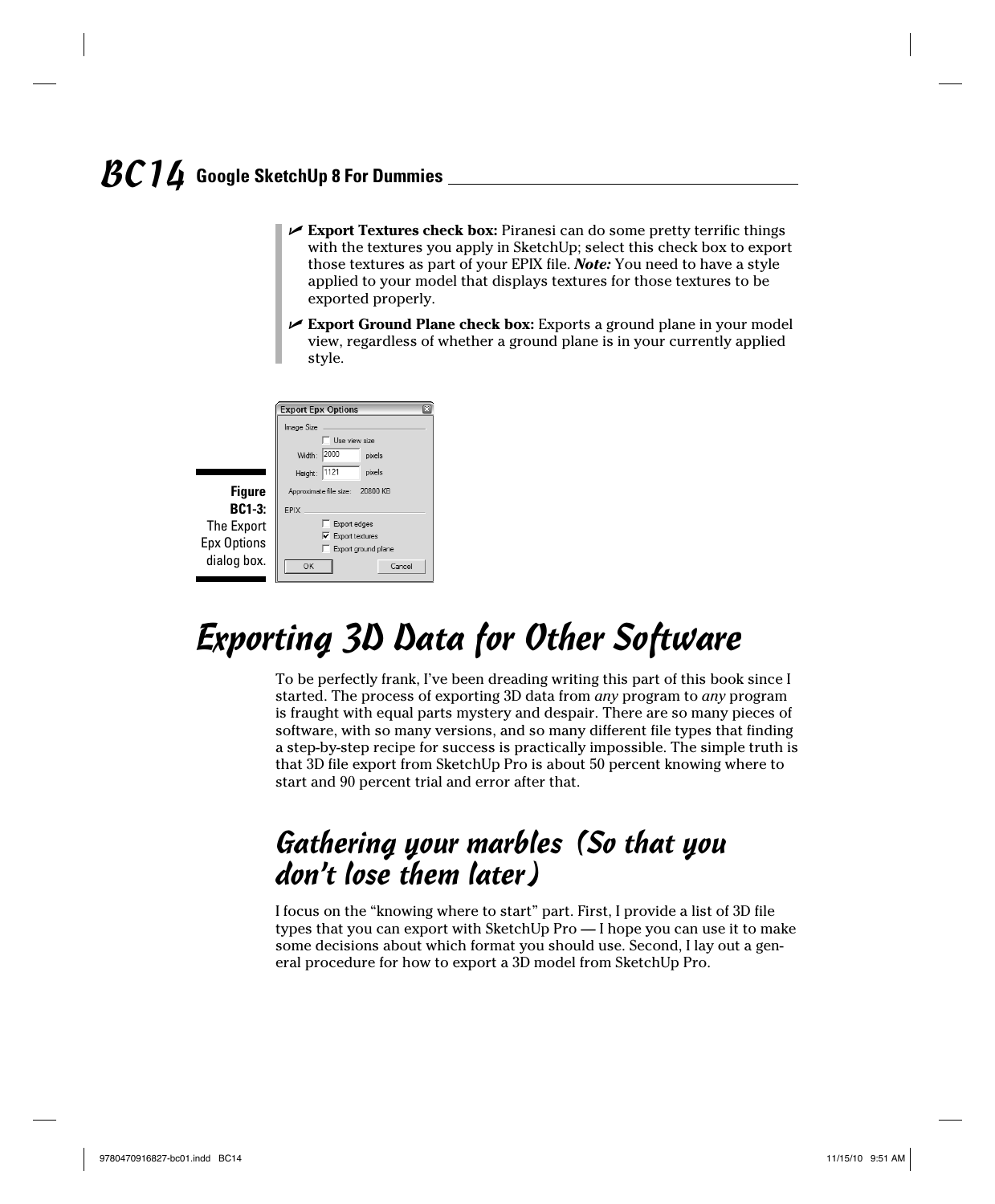### $\sim$  Bonus Chapter 1: Exporting to CAD, Illustration, and Other Modeling Software  $\bm{\mathcal{B}\mathcal{C}}$  1  $\bm{\mathsf{S}}$

#### Examining your 3D file format options

*Alphabet soup* is how some people describe the world of file types that exist for 3D models. Here's a bit of information about the 3D file formats that SketchUp Pro 8 can export:

- ✓ **DAE (COLLADA):** Every couple years or so, a new 3D file format comes out that promises to be "the one." More capable than 3DS (which is getting on in years), COLLADA is being adopted all over the place by 3D software and gaming companies; Google has even chosen COLLADA as the file format for the 3D buildings in Google Earth. If you're using a recent version of any of the most popular 3D modeling programs, you might well be able to deal with COLLADA files; try it and find out.
- ✓ **DWG/DXF:** "But aren't these 2D formats?" I hear you asking. Yep, they are. But ever since AutoCAD went 3D a few versions ago, its formats have gone 3D, too. These are a pretty safe bet for most of the CAD-type programs out there, but not as safe a bet as 3DS. You need to know that, given the choice between the DXF and DWG, usually pick the latter.
- ✓ **3DS:** This has become one of the few standard 3D file formats in the industry. When in doubt, export a 3DS file and see whether your program can open it. SketchUp Pro's options for 3DS export are kind of complicated, so be sure to have a look at the section about it later in this chapter.
- ✓ **OBJ:** OBJ is probably your best option for sending your data to Maya, which is now owned by Autodesk. Although it doesn't offer some important things that 3DS does, it's still a pretty common 3D format.
- ✓ **XSI:** The folks at SketchUp built XSI export into SketchUp Pro so that it'd be more useful to people who use *Softimage,* a nifty modeling/rendering/ animation program from Canada that's also now owned by Autodesk.
- ✓ **VRML:** Though it's a bit of an old-timer, plenty of people still use VRML to exchange 3D information.
- ✓ **FBX:** The FBX format is used primarily by people in the entertainment industry who use Maya, 3ds Max, or Autodesk VIZ. Depending on what you're doing, you might want to use it instead of DAE (COLLADA), 3DS, or OBJ; try it and see whether you like it.
- ✓ **KMZ:** This is the Google Earth file format. Technically, the ability to export KMZ files isn't restricted to the Pro version of SketchUp; anyone with regular, old free SketchUp can export them, too.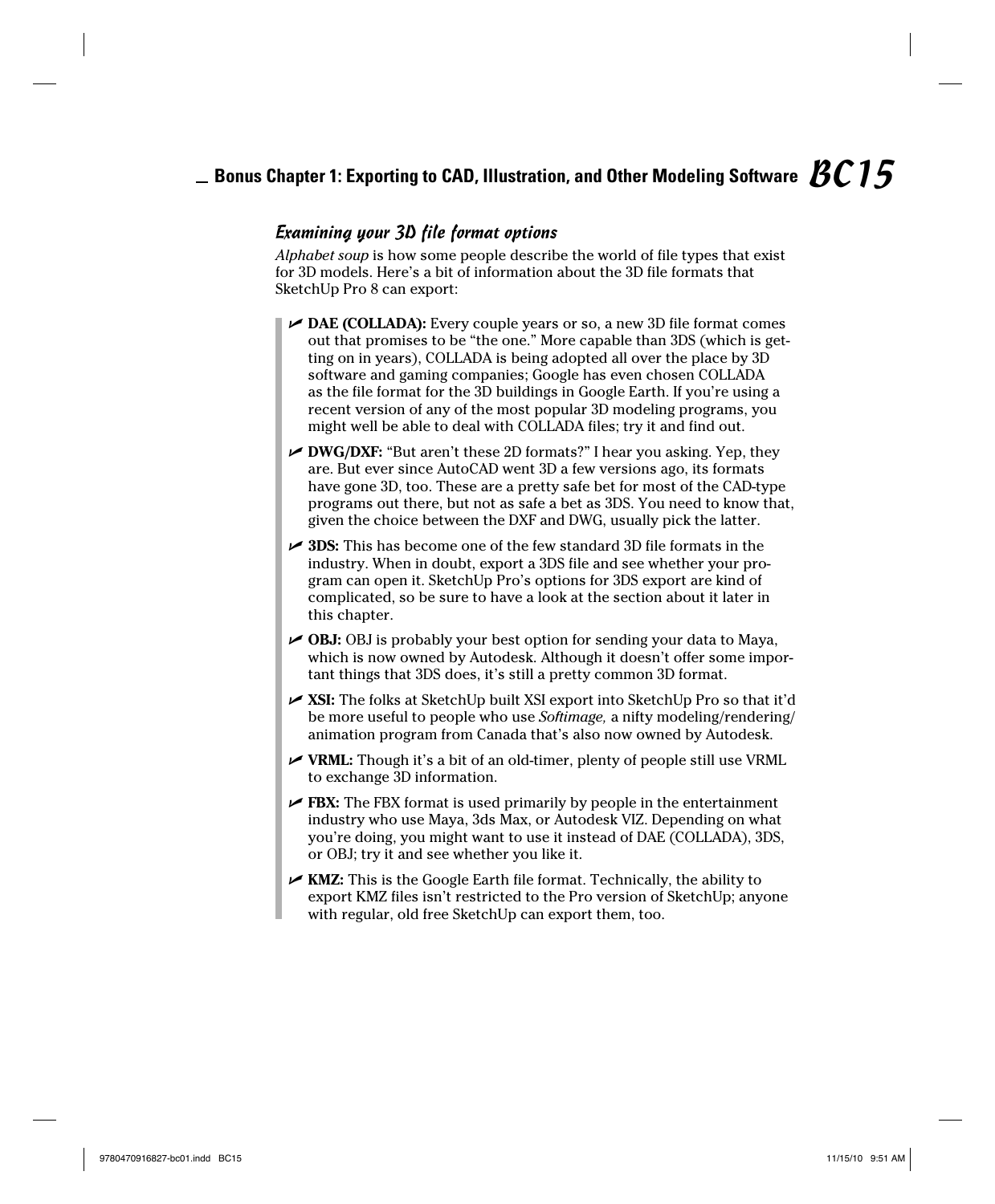### Exporting your 3D model

The process of exporting your 3D data from SketchUp Pro is the same no matter what file format you choose. Follow these steps to export a 3D model from SketchUp Pro:

#### **1. Choose File**➪**Export**➪**3D Model.**

The File Export dialog box opens.

- **2. Choose the file format you want to use from the Format drop-down list.**
- **3. Choose a name and a location on your computer for your exported image.**



 Whenever you export a 3D model from SketchUp, it's a *very good* idea to create a new folder for your exported file. A lot of the file formats that SketchUp Pro exports save the textures in your model as separate files alongside your model. If you don't have everything in a single folder, you can end up with a big mess.

#### **4. Click the Options button.**

 The Export Options dialog box opens for the file format you chose in Step 2. Check out the sections in the rest of this chapter for more information about all the controls in the Export Options dialog box — they're anything but intuitive.

**5. Adjust the settings in the Options dialog box and then click OK.**

The Export Options dialog box closes.

 **6. Click the Export button to export your 3D model file.**

### Getting a handle on OBJ, FBX, XSI, and DAE (COLLADA)

I am pleased to report that the Export Options dialog boxes for each of the aforementioned file formats are almost identical, even if the file formats themselves aren't — this means that I lump them together into one section. Here are a few reminders about using OBJ, FBX, XSI, and DAE (COLLADA):

- ✓ **Try using COLLADA first.** Because it's relatively new, not all 3D programs support it yet, but you never know — your software might.
- ✓ **If COLLADA doesn't work, use OBJ for Maya, XSI for Softimage, and FBX if someone you respect tells you to.** I'm sorry I can't be more specific, but the sheer number of programs and versions out there means that it's impossible to give hard-and-fast rules.
- ✓ **Experiment.** Leave yourself some time to try exporting your model in more than one format. Then open each one in your other piece of software and see what works best.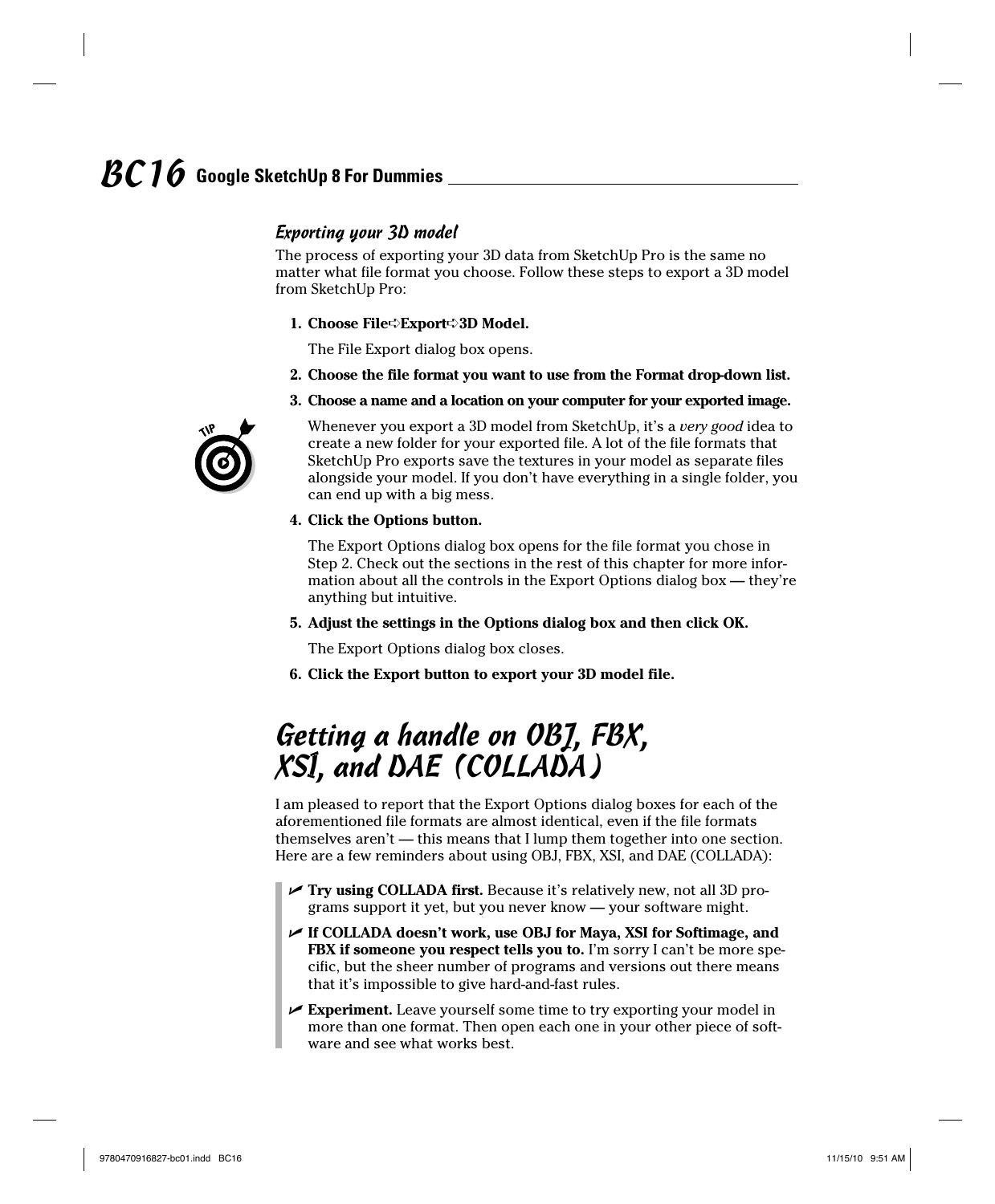Figure BC1-4 shows the Export Options dialog boxes for all four file formats. Here's some help with what everything does:

- ✓ **Export Only Current Selection:** Tells SketchUp Pro to export only the geometry you currently have selected in your model.
- ✓ **Triangulate All Faces:** Some programs don't support faces with cutouts in them, so selecting this check box carves things into triangles so that you don't end up with any holes. Experimentation tells you whether you need to use this; don't choose this option if you don't have to.
- ✓ **Export Two-Sided Faces:** SketchUp's faces are two-sided, but not all 3D programs' faces are. Choose this option if you've spent a lot of time *texture-mapping* (painting with textures) your model in SketchUp and you want it to look the same in the program you're sending it to. If you plan to use another piece of software to add textures to your model, don't select this check box.
- ✓ **Export Edges:** SketchUp models *must* include edges and faces, but some programs' models support only the latter. Select this check box if you want to export the edges in your model; leave it deselected if you don't. Programs that don't support edges (and that includes most of them) will leave them out, anyway. The Export Edges option isn't available for FBX files.
- ✓ **Export Texture Maps:** Includes the textures you used in your SketchUp model in the exported file. If you plan to "paint" your model in another program, deselect this check box.
- ✓ **Generate Cameras from Pages (Scenes):** The COLLADA file format can store information about different views of your model. Selecting this check box exports each of your scenes (if you have any) as a separate camera object. Note that this option doesn't exist for OBJ, FBX, or XSI.



- ✓ **Swap YZ Coordinates (Y Is Up):** If your model ends up oriented the wrong way when you open it in another piece of software, try selecting this check box and exporting it again. Some programs set up their axes differently. This option isn't available for COLLADA.
- ✓ **Units:** Leave this option on Model Units unless something is wrong when you open your model in another program. If it is, make an adjustment and export again.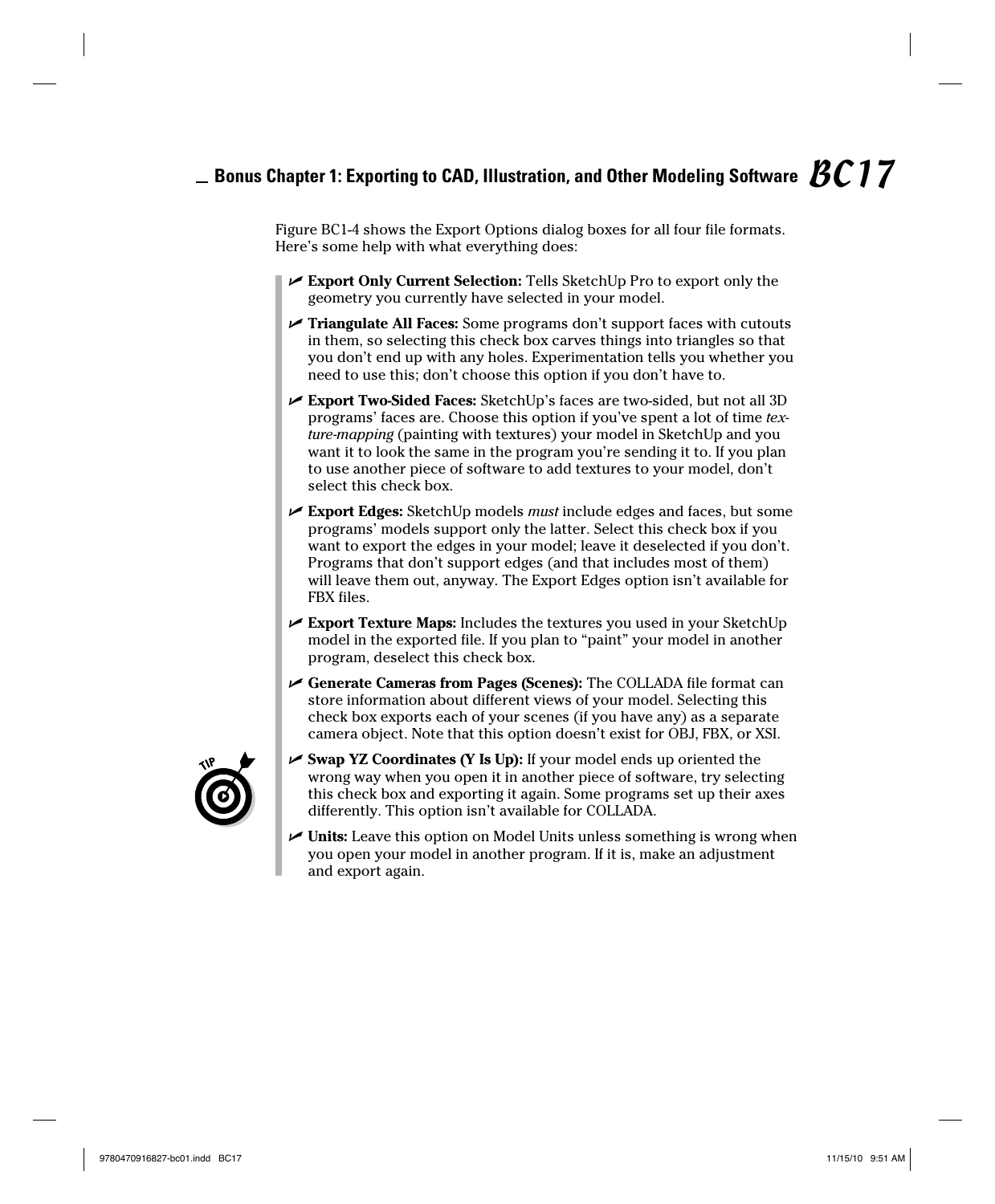# BC18 **Google SketchUp 8 For Dummies**



# Wrapping your head around 3DS

Ah, *3DS* — the Old Faithful of 3D modeling file formats. 3DS is almost a shooin to work with just about any other piece of 3D software you're using, which is good. What's bad is that this flexibility comes at (what I perceive to be) a terrible price: a seemingly infinite number of options. Here are some things to know about the 3DS file format:

- ✓ **You lose your layers.** 3DS doesn't support 'em, so you might be better off exporting a DWG file (if your other software can open it and you aren't using textures). Another option is to use the Color by Layers option, which I describe in a moment.
- ✓ **You lose your edges, too.** You can always choose Export Stand Alone Edges, but few people recommend doing that.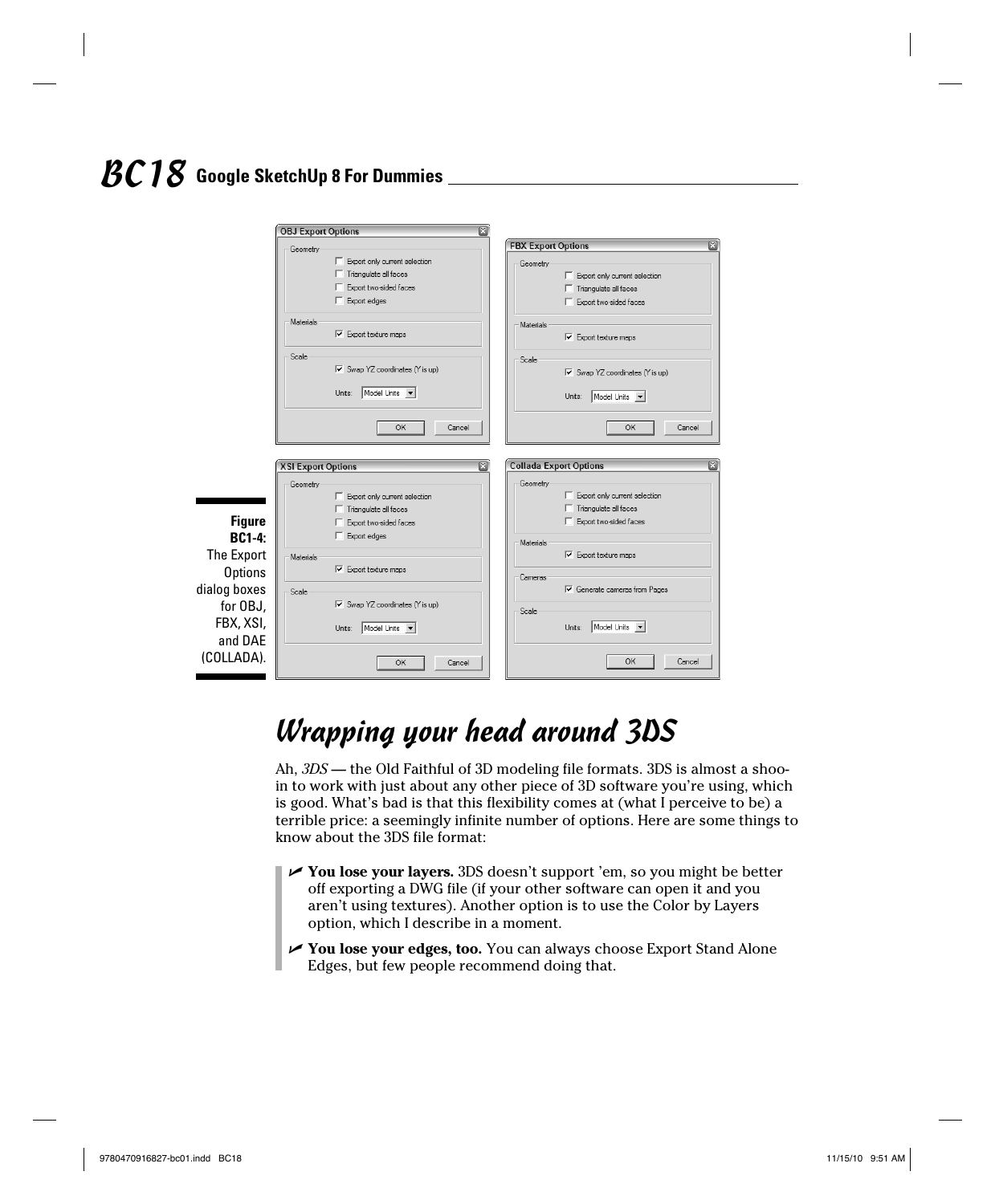- ✓ **Only visible faces get exported.** None of your hidden faces, or faces on hidden layers, will go along for the 3DS ride, so make sure that you can see everything you want to export before you reach for the File menu.
- ✓ **Make sure that you paint the correct side of your faces.** Faces (or the equivalent) in 3DS are one-sided, so only materials you apply to the front side of your faces in SketchUp get exported. I talk a little bit about making sure that you're working on the fronts of your faces in Chapter 11 because Google Earth sometimes has the same issues. If you have materials on both sides of your faces, consider choosing the Export Two-Sided Faces option, described later in this section.

Figure BC1-5 shows the 3DS Export Options dialog box in all its complicated glory. Your options are as follows:

- ✓ **Export:** You have four choices here:
	- *Full Hierarchy:* This option tells the 3DS exporter to make separate *meshes* (surfaces made out of triangles) for each chunk of geometry in your SketchUp model. *Chunks* are things like groups, components, and groupings of connected faces.
	- • *By Layer:* This option tells the exporter to create separate meshes based on two things: chunks of geometry and what layer things are on. If a bunch of faces are connected and they're on the same layer, they get exported as a single mesh.
	- *By Material:* When you choose this option, you get a separate mesh for each grouping of connected geometry that shares the same material.
	- *Single Object:* Choosing this option exports all your geometry as one, big 3DS mesh.
- ✓ **Export Only Current Selection:** Only exports the geometry you've selected in your SketchUp model.
- ✓ **Export Two-Sided Faces:** Selecting this check box exports two faces (back to back) for every face you have in your SketchUp model. Because 3DS supports only single-sided faces, this is necessary to preserve the appearance of your textures in your exported model. If you don't care about preserving your SketchUp textures, or if you didn't apply any in the first place, don't bother choosing this option:
	- *As Materials:* Choose this option to export your back-side materials as 3DS materials without corresponding geometry.
	- *As Geometry:* Choose this option to export your extra set of faces as actual geometry. Folks I know who do this a lot recommend that you choose this option if you're wondering what to do.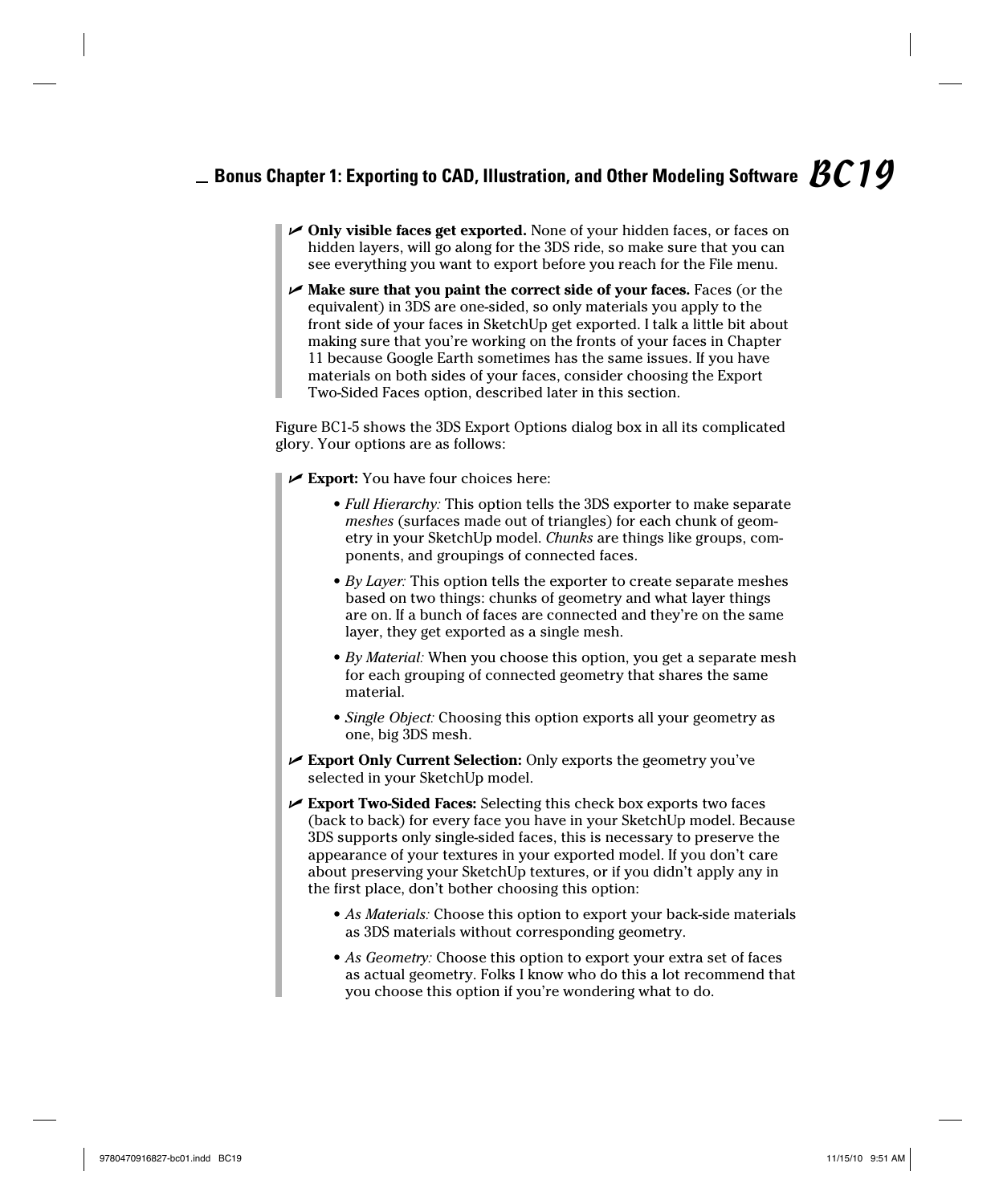# BC20 **Google SketchUp 8 For Dummies**

| ×<br><b>3DS Export Options</b> |                                                                  |  |  |
|--------------------------------|------------------------------------------------------------------|--|--|
|                                | Geometry                                                         |  |  |
|                                | Export: Full hierarchy                                           |  |  |
|                                |                                                                  |  |  |
|                                | Export only current selection<br>$\nabla$ Export two-sided faces |  |  |
|                                | As: C Materials                                                  |  |  |
|                                | G Geometry                                                       |  |  |
|                                | Export stand alone edges                                         |  |  |
|                                |                                                                  |  |  |
|                                | Materials                                                        |  |  |
|                                | $\overline{\nabla}$ Export texture maps                          |  |  |
|                                | Favor:                                                           |  |  |
| <b>Figure</b>                  | Preserving texture coordinates                                   |  |  |
| <b>BC1-5:</b>                  | C Welding vertices                                               |  |  |
|                                | Use "Color By Layer" materials                                   |  |  |
| The 3DS                        |                                                                  |  |  |
| Export                         | Cameras                                                          |  |  |
| Options                        | $\overline{\mathbf{v}}$ Generate cameras from Pages              |  |  |
| dialog box.                    | Scale                                                            |  |  |
| Better get                     | Units: Model Units                                               |  |  |
| out your hip                   |                                                                  |  |  |
| $waders. \ldots$               |                                                                  |  |  |
|                                | OK<br>Cancel                                                     |  |  |
|                                |                                                                  |  |  |

- ✓ **Export Stand Alone Edges:** 3DS doesn't support edges the way SketchUp does — you don't have a good way to export edges as "lines" to 3DS. When you select this check box, the exporter substitutes a long, thin rectangle for every edge in your model. The appearance is (sort of) the same, but this can cause major problems in your file. I don't recommend selecting this check box. If you really need to see your edges, try another export format altogether.
- ✓ **Export Texture Maps:** If you have photo textures in your model (this includes the photo textures from the Materials dialog box), you might want to include them in your exported model file. 3DS handles these textures very differently than SketchUp does, so you have to decide on an export method:
	- *Favor Preserving Texture Coordinates:* Choose this option if you've spent a lot of time getting the texture maps right in your SketchUp model.
	- *Favor Welding Vertices:* Choose this option if it's more important that your geometry export as accurately as possible. In some cases, your textures won't look right, but your geometry will be correctly *welded* (stuck together) and smoothed.
- ✓ **Use Color by Layer Materials:** Because the 3DS file format doesn't support layers, you can choose to export your model with different colors assigned to the faces on each layer in SketchUp.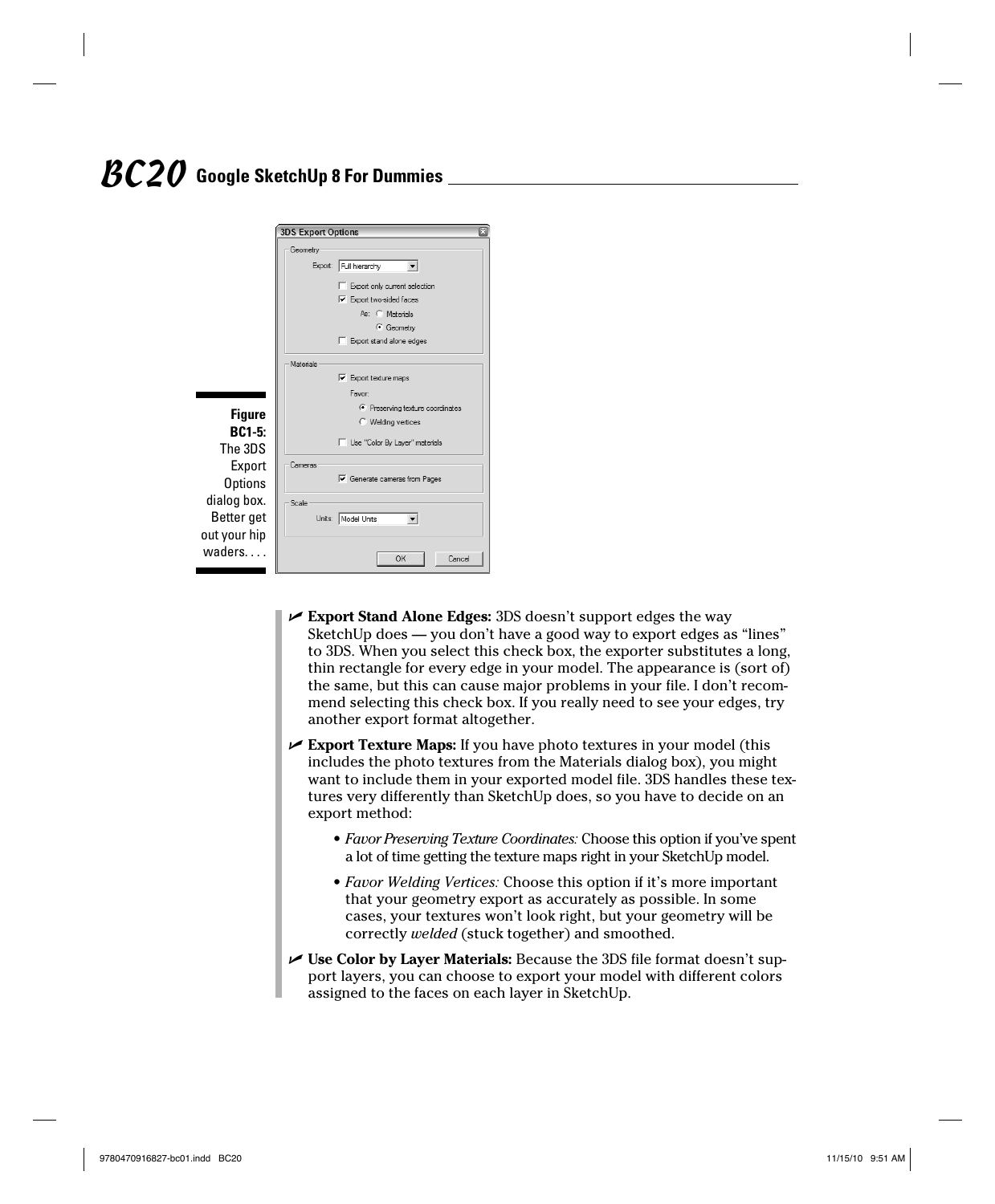- ✓ **Generate Cameras from Pages (Scenes):** Select this check box to export your file with a different camera position saved for each scene in your SketchUp file. An extra scene — Default Scene — is also exported to reflect your current model view.
- ✓ **Units:** If you leave this set to Model Units, most other 3D programs understand what you mean — your geometry will appear the right size when you open your exported 3DS file. In some cases, it won't, and the best thing to do is to manually choose the units that you'll use in the other program. Sometimes this doesn't work either, and you just have to fiddle around until something works. Hooray for 3DS!

# Dealing with VRML

The VRML file format is pronounced *vermal,* which ties it with COLLADA for the title of Hardest Format to Use in Everyday Conversation without Giving Away the Fact That You're Nerdy Enough to Know What VRML and COLLADA Mean. Virtual Reality Modeling Language is used by a large number of people around the world. There are newer, arguably better, formats out there, but VRML's been around long enough that it's tightly integrated into lots of professional workflows.

Figure BC1-6 shows the VRML Export Options dialog box; what follows is some help with all the controls:

- ✓ **Output Texture Maps:** If you don't select this check box, you get colors instead of textures in your exported VRML file.
- ✓ **Ignore Back of Face Material:** Go ahead and select this check box unless your faces have different materials painted on either sides of them.
- ✓ **Output Edges:** VRML supports edges, so select this check box if you want to export your edges (along with your faces) as part of your VRML file.
- ✓ **Use Color by Layer Materials:** VRML doesn't do layers, so if your layers are important to you, consider selecting this check box. All the faces in your exported model will be painted with the colors in the Layers dialog box (Chapter 7 has more information on assigning colors to layers).
- ✓ **Use VRML Standard Orientation:** Select this check box to convert your model's "up" axis to match VRML's "up" axis.
- ✓ **Generate Cameras:** If you have scenes in your SketchUp model, you might want to select this check box. It tells the exporter to create a separate camera view for every one of your scenes, and an extra one for your current view.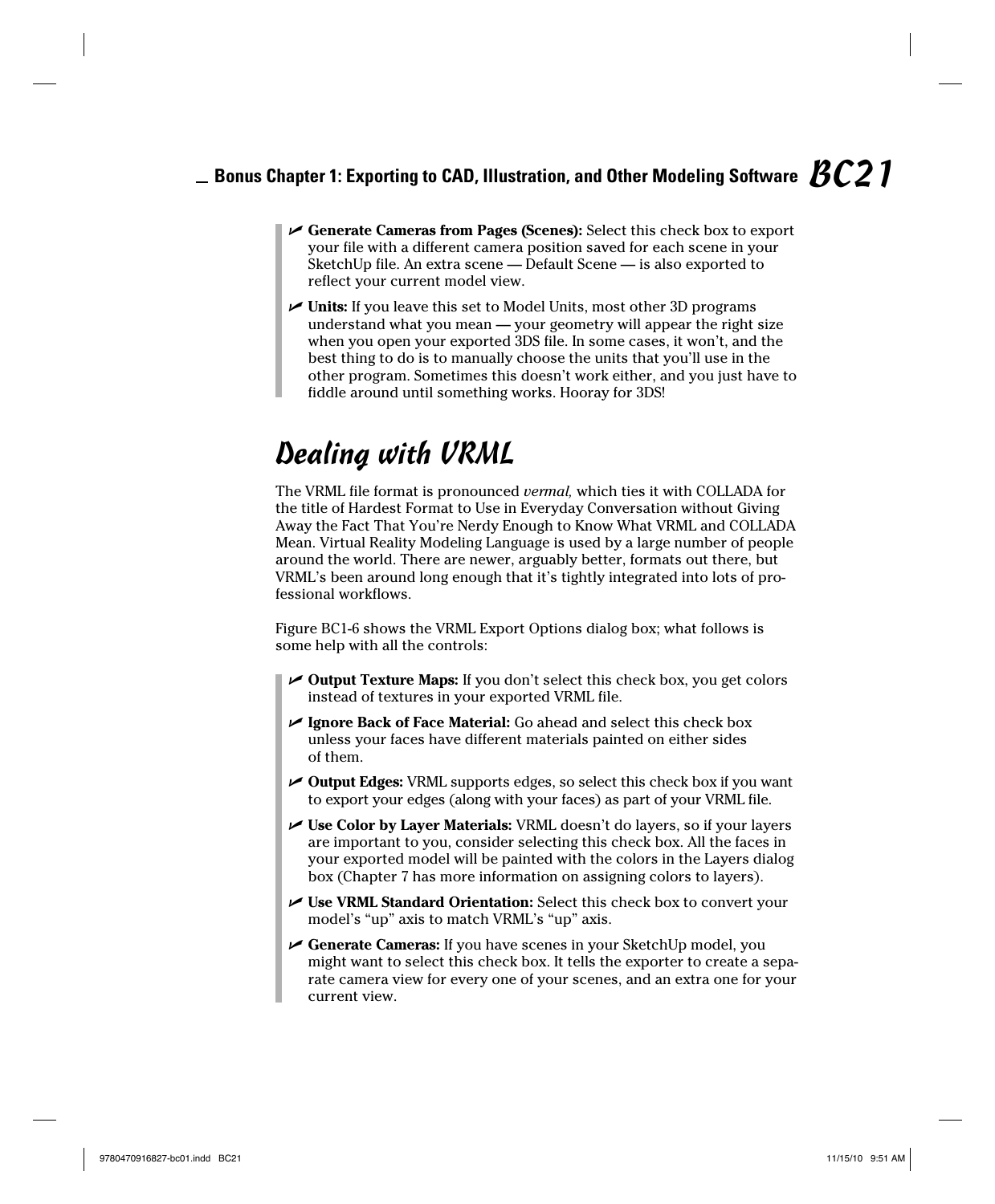# BC22 **Google SketchUp 8 For Dummies**

The

 $\Omega$ dialo

| <b>VRML Export Options</b>                                      |                                                                                                                                                                           |  |  |  |
|-----------------------------------------------------------------|---------------------------------------------------------------------------------------------------------------------------------------------------------------------------|--|--|--|
|                                                                 | Appearance<br>Output Texture Maps<br>I Ignore Back of Face Material<br>$\overline{\vee}$ Output Edges<br>Use "Color By Laver" Materials                                   |  |  |  |
| <b>Figure</b><br>BC1-6:<br>VRMI<br>Export<br>Iptions<br>og box. | ↓ Use VRML Standard Orientation<br>$\overline{\mathbf{v}}$ Generate Cameras<br>Millow Mirrored Components<br>$\triangledown$ Check for Material Overrides<br>OK<br>Cancel |  |  |  |

- ✓ **Allow Mirrored Components:** If you have components in your model whose instances you've *mirrored* (flipped over), select this check box. Because this is a standard technique for building symmetrical things like vehicles (as I talk about in Chapter 5), this might apply to your model.
- ✓ **Check for Material Overrides:** This option makes sure that the materials in your exported model look like they do in your SketchUp model.

### Handling DWG and DXF (in 3D)

As 3D file formats go, these two are a little anemic. Use them if you need to export your 3D data to AutoCAD. Here are a couple tidbits about DXF and DWG:

- ✓ **Say goodbye to materials.** Your materials won't export to DXF/DWG, so pick another format if they're important to you.
- ✓ **You always have layers.** The one great thing about exporting to DXF/ DWG is that you get to keep your layers.
- ✓ **Go with DWG.** If you can, pick DWG instead of DXF; it's more robust, which means that it saves more of your data.

Figure BC1-7 is a screenshot of the AutoCAD Export Options dialog box; it's an oasis of blissful simplicity compared to the one for 3DS. In fact, it's so selfexplanatory that I don't bother going through the options one at a time. Just select the kinds of things you want to export and then click OK.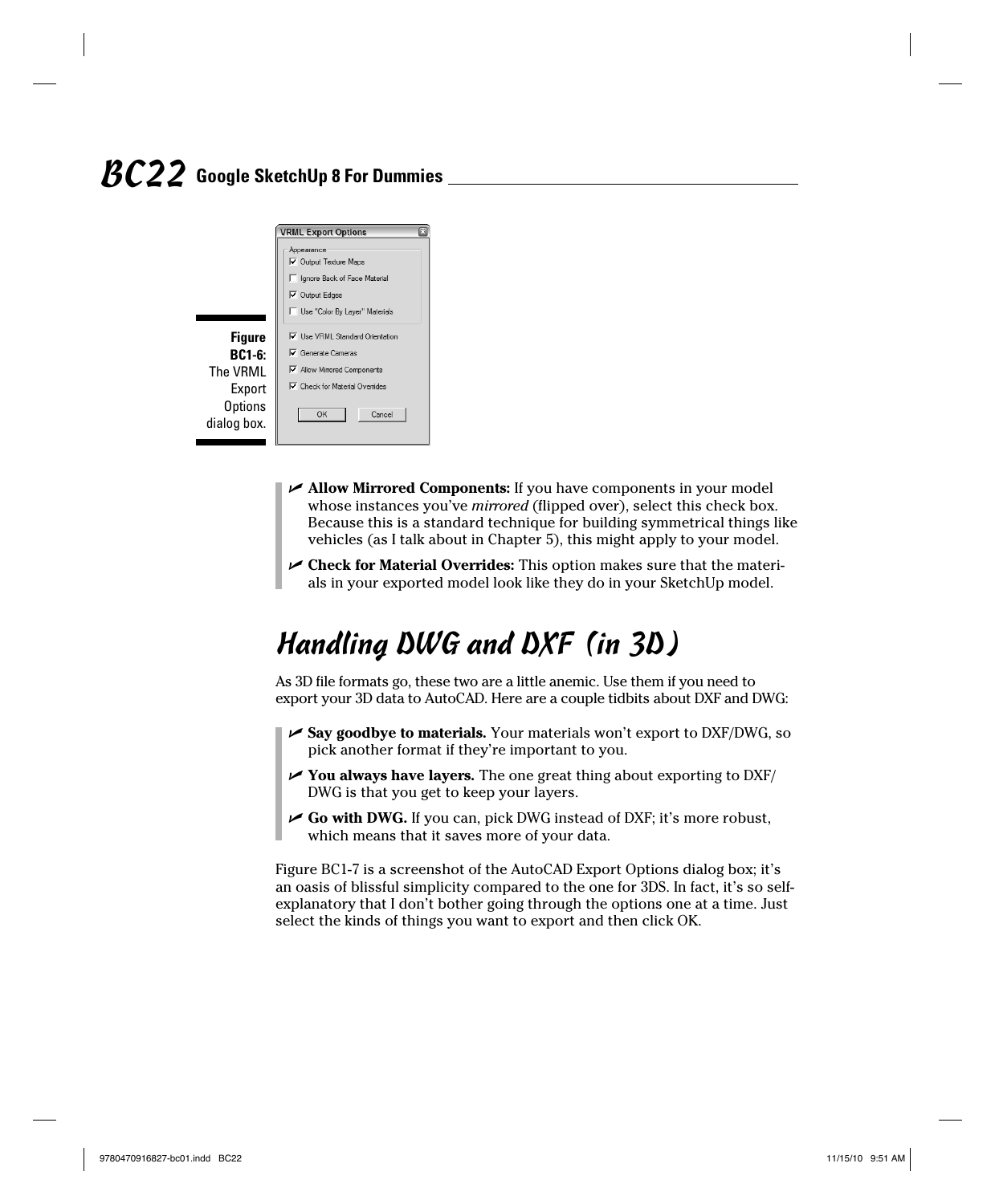|                                                                                             | <b>AutoCAD Export Options</b>                                                                                                            |                                                                                                                                                                   |  |
|---------------------------------------------------------------------------------------------|------------------------------------------------------------------------------------------------------------------------------------------|-------------------------------------------------------------------------------------------------------------------------------------------------------------------|--|
| <b>Figure</b><br><b>BC1-7:</b><br>The<br>AutoCAD<br>Export<br><b>Options</b><br>dialog box. | AutoCAD Version<br>C Release 12<br>C Release 13<br>C. Belease 14<br>C AutoCAD 2000<br>C AutoCAD 2004<br>C AutoCAD 2007<br>C AutoCAD 2010 | Export<br>$\overline{\triangledown}$ Faces<br>$\overline{\triangledown}$ Edges<br>Construction Geometry<br>$\nabla$ Dimensions<br>$\overline{\triangledown}$ Text |  |
|                                                                                             | 0K                                                                                                                                       | Cancel                                                                                                                                                            |  |